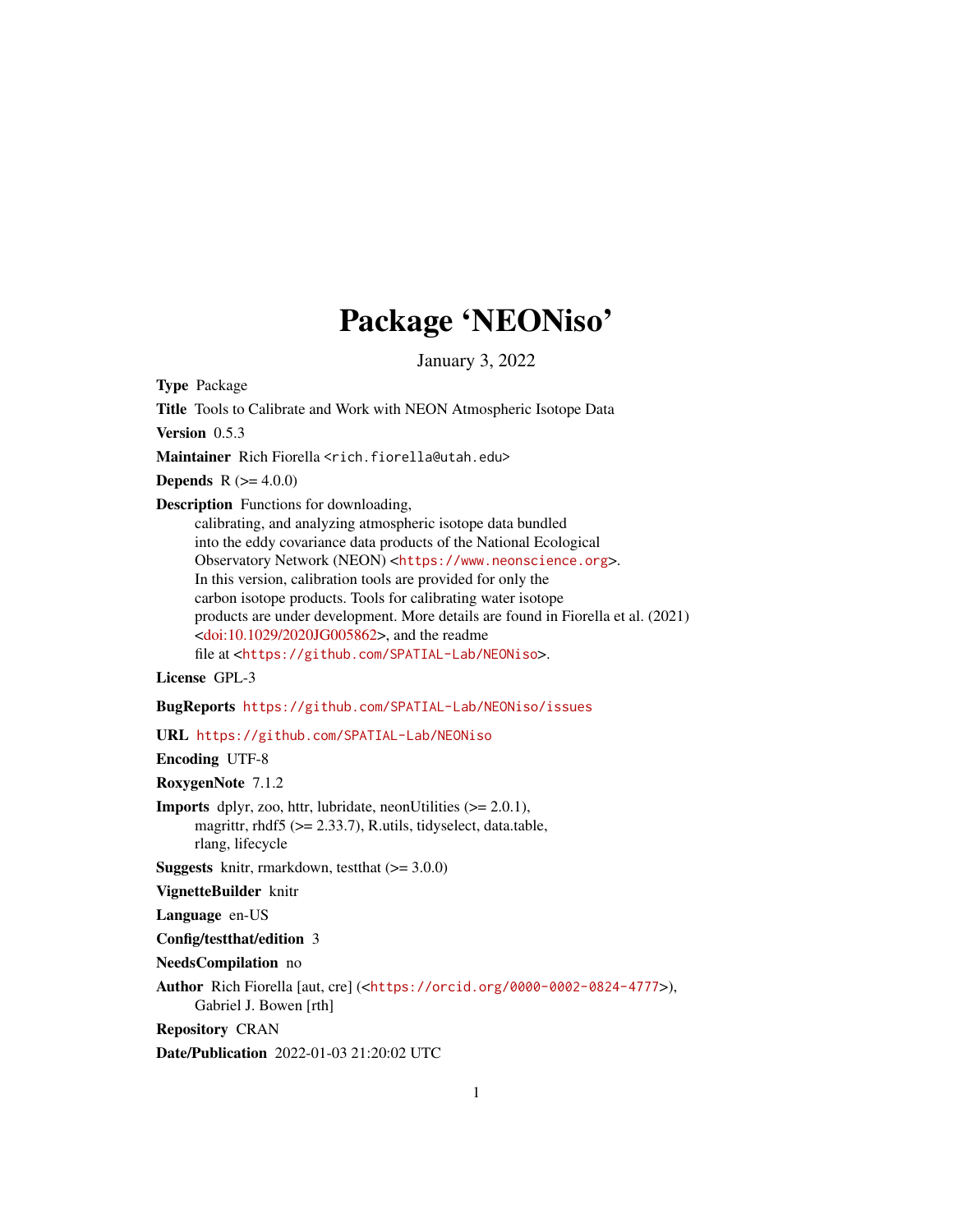## R topics documented:

|                        | 3              |
|------------------------|----------------|
|                        | $\overline{4}$ |
|                        | $\overline{4}$ |
|                        | 6              |
|                        | $\overline{7}$ |
|                        | 8              |
|                        | 10             |
|                        | 13             |
|                        | 13             |
|                        | 14             |
|                        | 15             |
|                        | 16             |
|                        | 17             |
|                        | 19             |
|                        | 19             |
|                        | 20             |
|                        | 21             |
|                        | 21             |
|                        | 22             |
|                        | 23             |
|                        | 23             |
|                        | 24             |
|                        | 25             |
|                        | 25             |
|                        | 26             |
|                        | 27             |
|                        | 27             |
|                        | 28             |
|                        | 29             |
|                        | 29             |
|                        | 29             |
|                        |                |
|                        |                |
|                        | 31             |
|                        | 32             |
|                        |                |
|                        |                |
| terrestrial_core_sites | 34             |
|                        | 34             |
|                        | 35             |
|                        | 35             |
|                        | 36             |
|                        | 36             |
|                        | 37             |
|                        | 38             |
|                        | 38             |
|                        |                |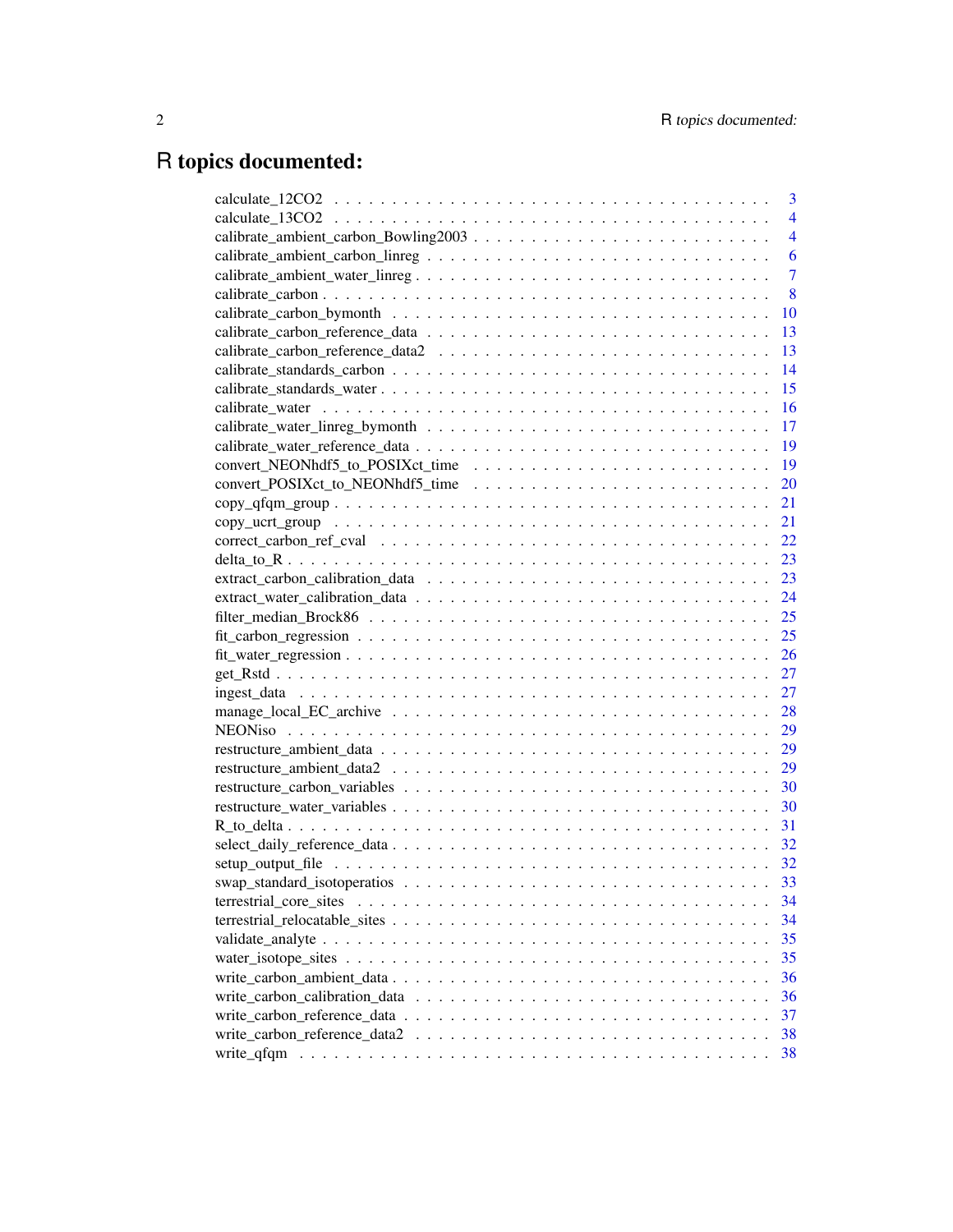<span id="page-2-0"></span>

calculate\_12CO2 *calculate\_12CO2*

## Description

calculate\_12CO2

## Usage

calculate\_12CO2(total\_co2, delta13C, f = 0.00474)

## Arguments

| total co2 | Vector of CO2 mole fractions.                                        |
|-----------|----------------------------------------------------------------------|
| delta13C  | Vector of d13C values.                                               |
| f         | Fraction of CO2 that is not 12CO2 or 13CO2. Assumed fixed at 0.00474 |

## Value

Vector of 12CO2 mole fractions.

## Author(s)

Rich Fiorella <rich.fiorella@utah.edu>

## Examples

```
calcutate_12CO2(total_co2 = 410, delta13C = -8.5)
```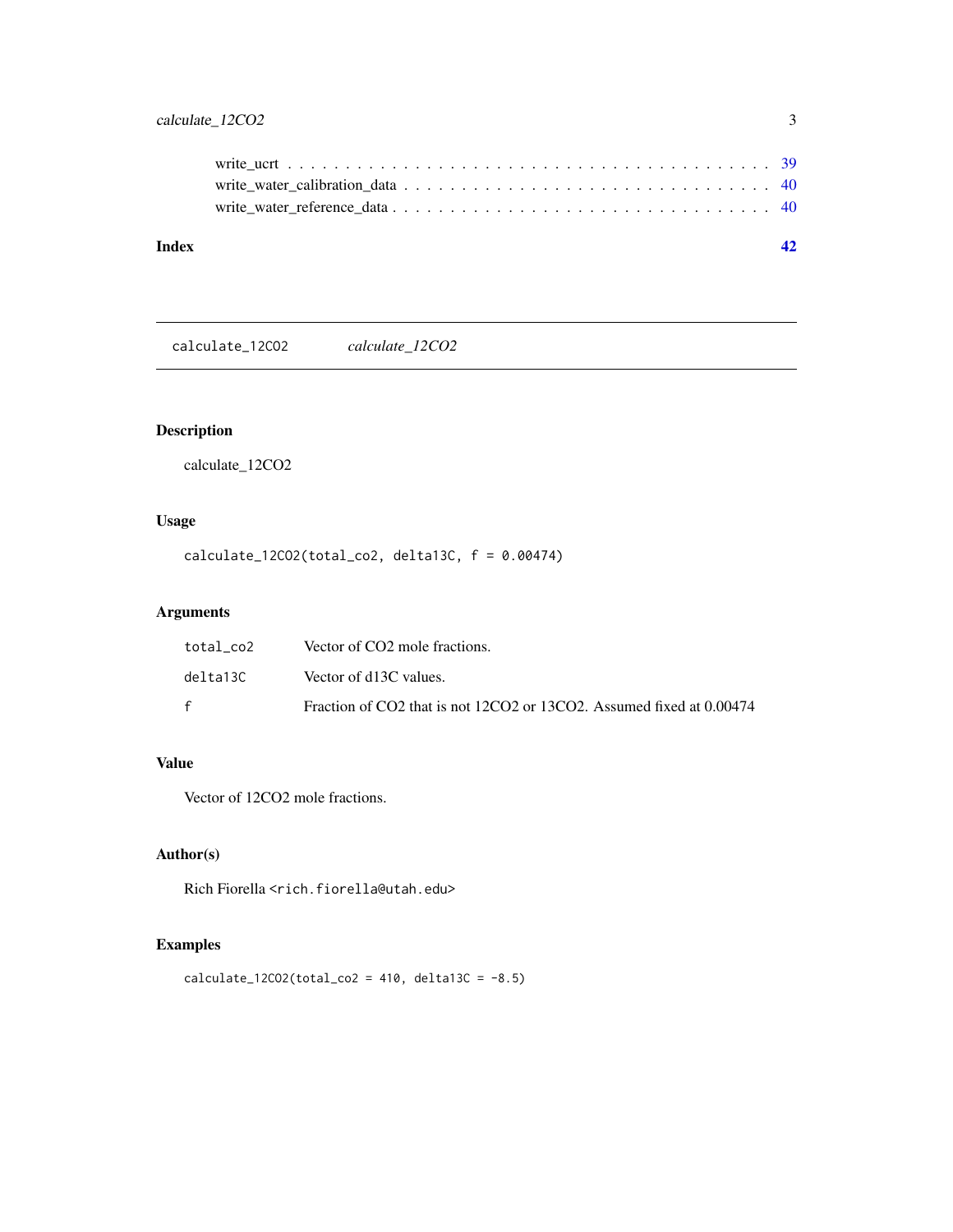<span id="page-3-0"></span>calculate\_13CO2 *calculate\_13CO2*

## Description

calculate\_13CO2

## Usage

```
calculate_13CO2(total_co2, delta13C, f = 0.00474)
```
## Arguments

| total co2 | Vector of CO2 mole fractions.                                        |
|-----------|----------------------------------------------------------------------|
| delta13C  | Vector of d13C values.                                               |
| f         | Fraction of CO2 that is not 12CO2 or 13CO2. Assumed fixed at 0.00474 |

## Value

Vector of 13CO2 mole fractions.

## Author(s)

Rich Fiorella <rich.fiorella@utah.edu>

## Examples

 $calcutate_13CO2(total_co2 = 410, delta13C = -8.5)$ 

calibrate\_ambient\_carbon\_Bowling2003 *calibrate\_ambient\_carbon\_Bowling2003*

## Description

calibrate\_ambient\_carbon\_Bowling2003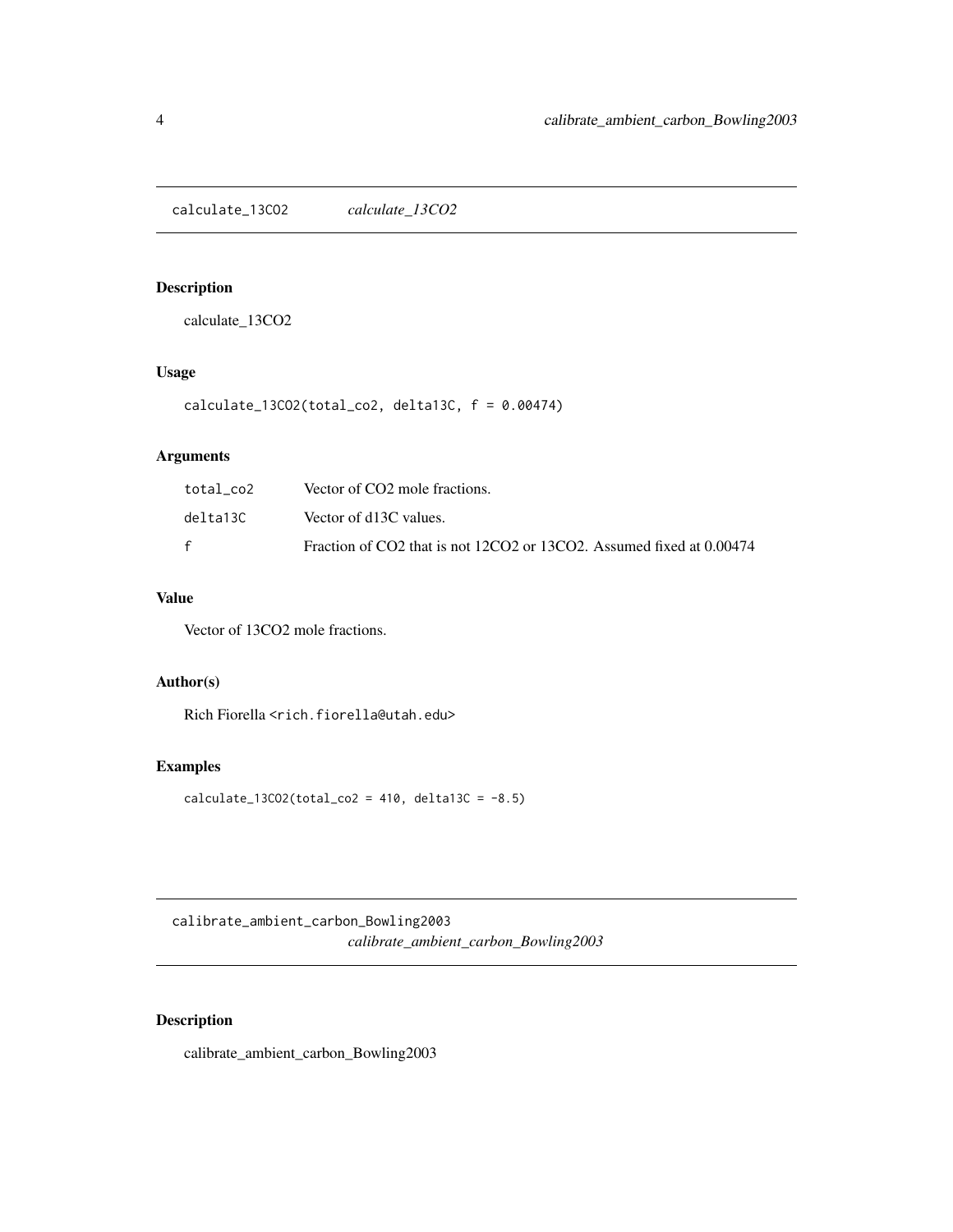## Usage

```
calibrate_ambient_carbon_Bowling2003(
  amb_data_list,
  caldf,
  site,
  filter_data = TRUE,
  force_to_end = TRUE,
  force_to_beginning = TRUE,
  gap_fill_parameters = FALSE,
  r2_\text{thres} = 0.9\mathcal{L}
```
#### Arguments

| amb_data_list       | List containing an ambient $d13C$ dataset. Will include all variables in $0000C \times x$ m.<br>(character)                                                                                                                                                                                           |  |
|---------------------|-------------------------------------------------------------------------------------------------------------------------------------------------------------------------------------------------------------------------------------------------------------------------------------------------------|--|
| caldf               | Calibration data frame containing gain and offset values for 12C and 13C iso-<br>topologues.                                                                                                                                                                                                          |  |
| site                | Four-letter NEON code corresponding to site being processed.                                                                                                                                                                                                                                          |  |
| filter_data         | Apply median absolute deviation filter from Brock 86 to remove impulse spikes?<br>Inherited from calibrate_ambient_carbon_Bowling2003()                                                                                                                                                               |  |
| force_to_end        | In given month, calibrate ambient data later than last calibration, using the last<br>calibration? (default true)                                                                                                                                                                                     |  |
| force_to_beginning  |                                                                                                                                                                                                                                                                                                       |  |
|                     | In given month, calibrate ambient data before than first calibration, using the<br>first calibration? (default true)                                                                                                                                                                                  |  |
| gap_fill_parameters |                                                                                                                                                                                                                                                                                                       |  |
|                     | Should function attempt to 'gap-fill' across a bad calibration by carrying the last<br>known good calibration forward? Implementation is fairly primitive currently,<br>as it only carries the last known good calibration that's available forward rather<br>than interpolating, etc. Default FALSE. |  |
| $r2$ _thres         | Minimum r2 value for calibration to be considered "good" and applied to ambi-<br>ent data.                                                                                                                                                                                                            |  |
|                     |                                                                                                                                                                                                                                                                                                       |  |

## Value

Depends on write\_to\_file argument. If true, returns nothing to environment; but returns calibrated ambient observations to the output file. If false, returns modified version of amb\_data\_list that include calibrated ambient data.

## Author(s)

Rich Fiorella <rich.fiorella@utah.edu>

Function called by calibrate\_carbon\_bymoth() to apply gain and offset parameters to the ambient datasets (000\_0x0\_09m and 000\_0x0\_30m). This function should generally not be used independently, but should be used in coordination with calibrate\_carbon\_bymonth().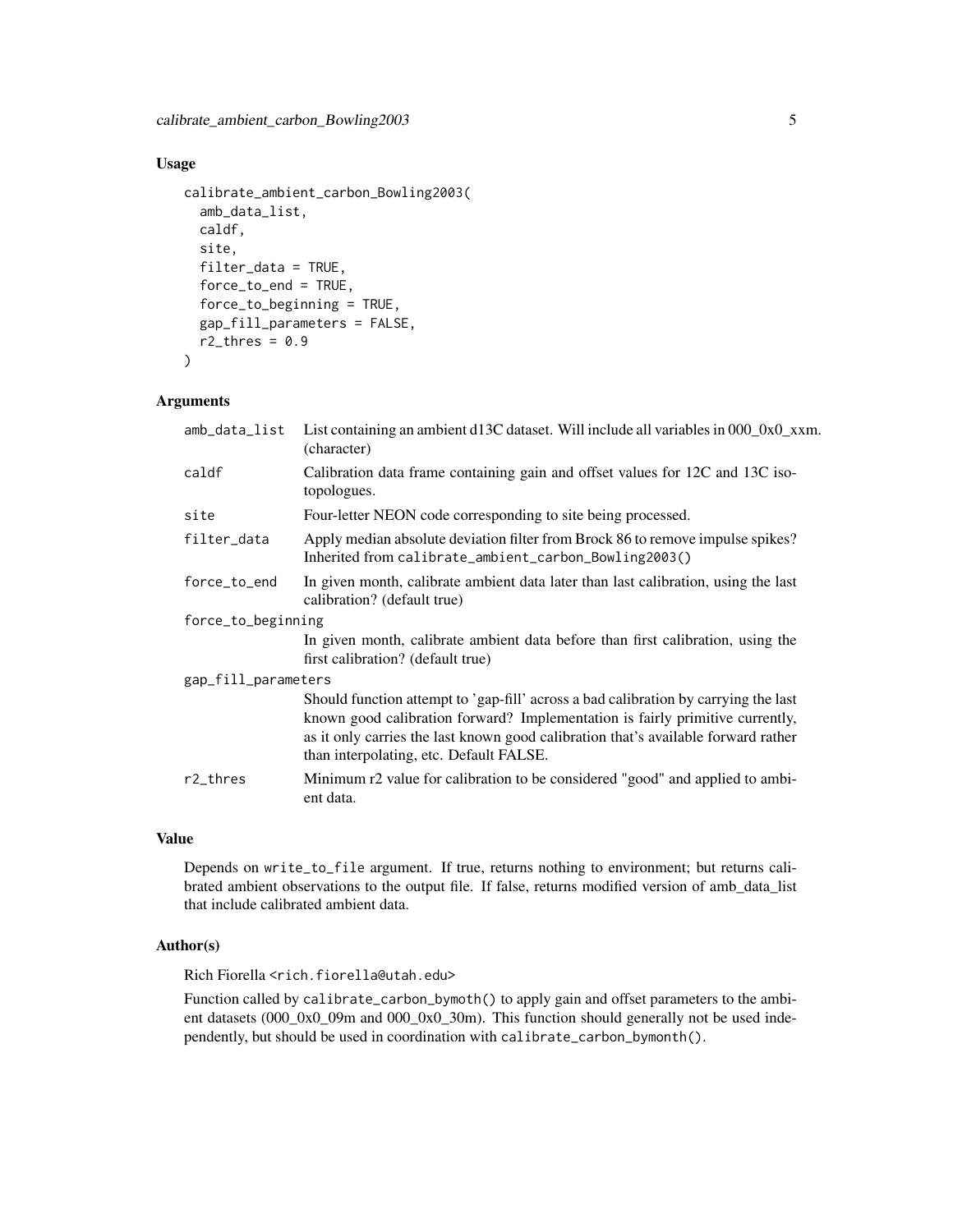<span id="page-5-0"></span>calibrate\_ambient\_carbon\_linreg *calibrate\_ambient\_carbon\_linreg*

## Description

calibrate\_ambient\_carbon\_linreg

## Usage

```
calibrate_ambient_carbon_linreg(
  amb_data_list,
 caldf,
 outname,
 site,
  file,
  filter_data = TRUE,
 force_to_end = TRUE,
  force_to_beginning = TRUE,
 gap_fill_parameters = FALSE,
  r2_\text{thres} = 0.9)
```

| amb_data_list       | List containing an ambient d13C dataset. Will include all variables in 000_0x0_xxm.<br>(character)                                                                                                                                                                                                    |  |
|---------------------|-------------------------------------------------------------------------------------------------------------------------------------------------------------------------------------------------------------------------------------------------------------------------------------------------------|--|
| caldf               | Calibration data frame containing gain and offset values for 12C and 13C iso-<br>topologues.                                                                                                                                                                                                          |  |
| outname             | Output variable name. Inherited from calibrate_ambient_carbon_linreg                                                                                                                                                                                                                                  |  |
| site                | Four-letter NEON code corresponding to site being processed.                                                                                                                                                                                                                                          |  |
| file                | Output file name. Inherited from calibrate_ambient_carbon_linreg                                                                                                                                                                                                                                      |  |
| filter_data         | Apply median absolute deviation filter from Brock 86 to remove impulse spikes?<br>Inherited from calibrate_ambient_carbon_linreg                                                                                                                                                                      |  |
| force_to_end        | In given month, calibrate ambient data later than last calibration, using the last<br>calibration? (default true)                                                                                                                                                                                     |  |
| force_to_beginning  |                                                                                                                                                                                                                                                                                                       |  |
|                     | In given month, calibrate ambient data before than first calibration, using the<br>first calibration? (default true)                                                                                                                                                                                  |  |
| gap_fill_parameters |                                                                                                                                                                                                                                                                                                       |  |
|                     | Should function attempt to 'gap-fill' across a bad calibration by carrying the last<br>known good calibration forward? Implementation is fairly primitive currently,<br>as it only carries the last known good calibration that's available forward rather<br>than interpolating, etc. Default FALSE. |  |
| $r2$ _thres         | Minimum r2 value for calibration to be considered "good" and applied to ambi-<br>ent data.                                                                                                                                                                                                            |  |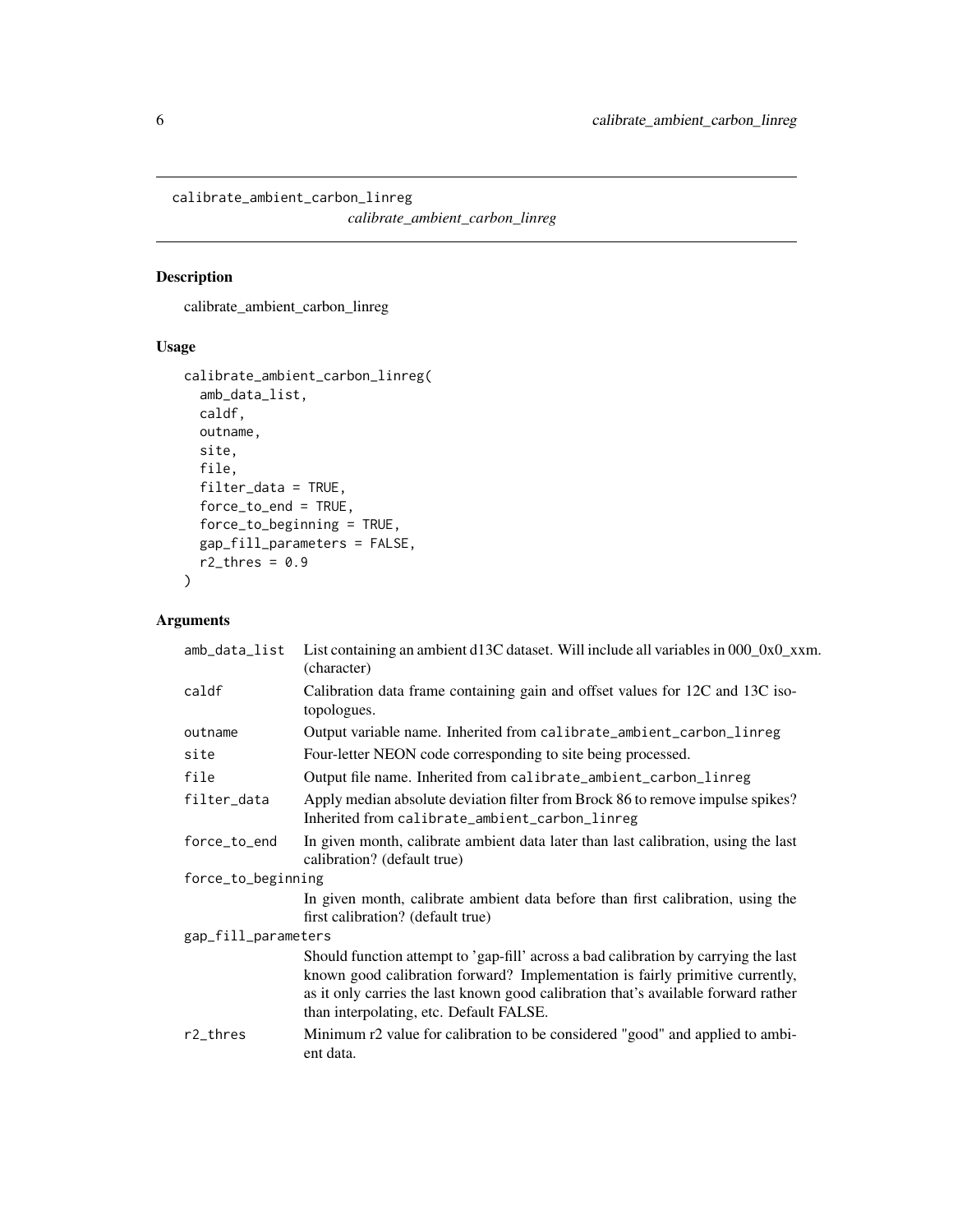## <span id="page-6-0"></span>Value

Nothing to environment; returns calibrated ambient observations to the output file. This function is not designed to be called on its own, and is not exported to the namespace.

## Author(s)

Rich Fiorella <rich.fiorella@utah.edu>

Function called by calibrate\_ambient\_carbon\_linreg to apply gain and offset parameters to the ambient datasets  $(000_0x_0.09m$  and  $(000_0x_0.030m)$ . This function should generally not be used independently, but should be used with calibrate\_ambient\_carbon\_linreg.

calibrate\_ambient\_water\_linreg *calibrate\_ambient\_water\_isotopes*

## Description

calibrate\_ambient\_water\_isotopes

#### Usage

```
calibrate_ambient_water_linreg(
  amb_data_list,
  caldf,
  outname,
  site,
  file,
  filter_data,
  force_to_end,
  force_to_beginning,
  r2_thres
)
```

| amb_data_list | List containing ambient d18O/d2H datasets. Will include all variables in 000_0x0_xxm.<br>(character)              |
|---------------|-------------------------------------------------------------------------------------------------------------------|
| caldf         | Calibration data frame containing slope and intercept values for d18O and d2H<br>values.                          |
| outname       | Output variable name. Inherited from calibrate_ambient_water_linreg                                               |
| site          | Four-letter NEON code corresponding to site being processed.                                                      |
| file          | Output file name. Inherited from calibrate_ambient_water_linreg                                                   |
| filter_data   | Apply a median filter to output ambient data? inherited.                                                          |
| force_to_end  | In given month, calibrate ambient data later than last calibration, using the last<br>calibration? (default true) |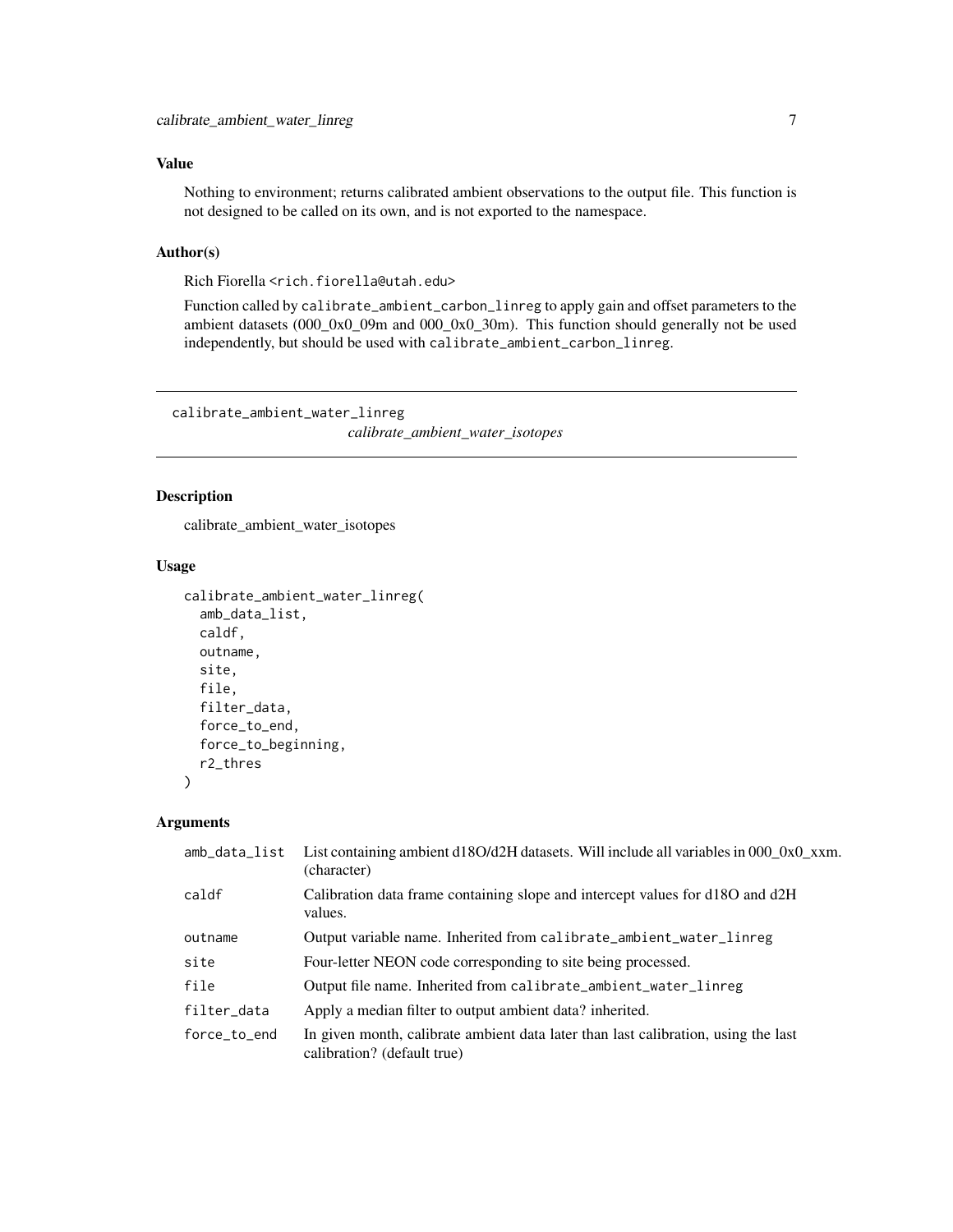<span id="page-7-0"></span>

| force_to_beginning |                                                                                                                      |
|--------------------|----------------------------------------------------------------------------------------------------------------------|
|                    | In given month, calibrate ambient data before than first calibration, using the<br>first calibration? (default true) |
| r2 thres           | Minimum r2 value for calibration to be considered "good" and applied to ambi-<br>ent data.                           |

#### Value

Nothing to environment; returns calibrated ambient observations to the output file. This function is not designed to be called on its own.

#### Author(s)

Rich Fiorella <rich.fiorella@utah.edu>

Function called by calibrate\_ambient\_water\_linreg to apply slope and intercept parameters to the ambient datasets (000\_0x0\_09m and 000\_0x0\_30m) to correct to the VSMOW scale. This function should generally not be used independently, but should be used with calibrate\_ambient\_water\_linreg. Note that in this version *NO CORRECTION FOR HUMIDITY* is performed. Use with caution.

calibrate\_carbon *calibrate\_carbon*

#### Description

[Experimental] This function drives a workflow that reads in NEON carbon isotope data of atmospheric CO2, calibrates it to the VPDB scale, and (optionally) writes the calibrated data to a new HDF5 file. Two different approaches are possible: a) a calibration on 12CO2 and 13CO2 isotopologues independently, after Bowling et al. 2003 (Agr. For. Met.), or b) a direct calibration of d13C and CO2 values using linear regression. The vast majority of the time the results generated from either method are extremely similar to each other. Wen et al. 2013 compared several different carbon isotope calibration techniques and found this to be the superior method under most circumstances. We also found this to be the case for NEON data (Fiorella et al. 2021; JGR-Biogeosciences).

#### Usage

```
calibrate_carbon(
  inname,
  outname,
  site,
  method = "Bowling_2003",
  calibration\_half\_width = 0.5,
  force_cal_to_beginning = TRUE,
  force_cal_to_end = TRUE,
  gap_fill_parameters = FALSE,
  filter_ambient = TRUE,
  r2_\text{thres} = 0.95,
  correct_refData = TRUE,
  write_to_file = TRUE
)
```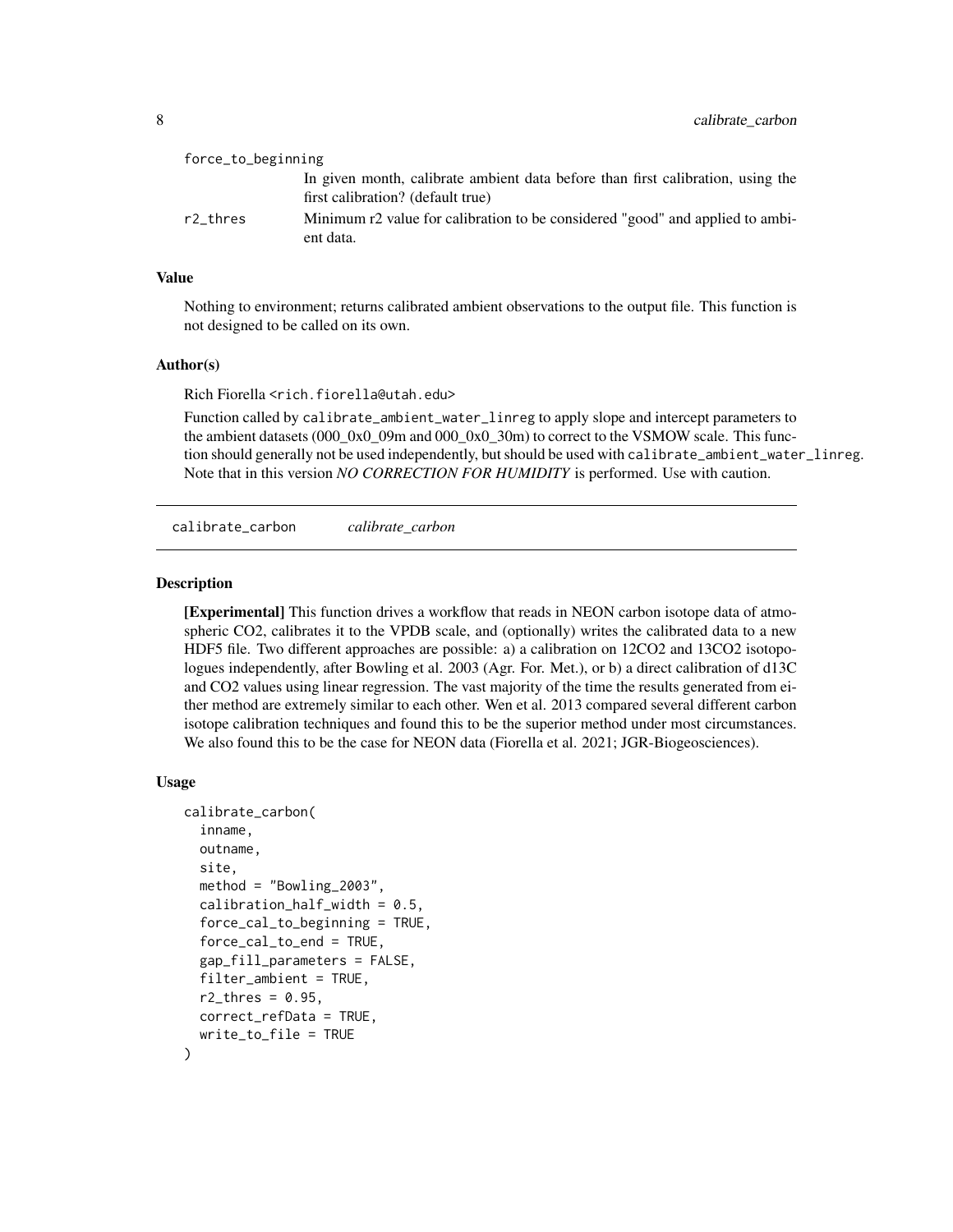#### Arguments

| inname                 | Input file(s) that are to be calibrated. If a single file is given, output will be a<br>single file per site per month. If a list of files corresponding to a timeseries at a<br>given site is provided, will calibrate the whole time series.                                                                           |
|------------------------|--------------------------------------------------------------------------------------------------------------------------------------------------------------------------------------------------------------------------------------------------------------------------------------------------------------------------|
| outname                | Name of the output file. (character)                                                                                                                                                                                                                                                                                     |
| site                   | Four letter NEON site code for site being processed. (character)                                                                                                                                                                                                                                                         |
| method                 | Are we using the Bowling et al. 2003 method ("Bowling_2003") or direct linear<br>regression of d13C and CO2 mole fractions ("linreg")?                                                                                                                                                                                   |
| calibration_half_width |                                                                                                                                                                                                                                                                                                                          |
|                        | Determines the period (in days) from which reference data are selected (period<br>is 2*calibration_half_width).                                                                                                                                                                                                          |
| force_cal_to_beginning |                                                                                                                                                                                                                                                                                                                          |
|                        | Extend first calibration to the beginning of the file? (default true)                                                                                                                                                                                                                                                    |
| force_cal_to_end       |                                                                                                                                                                                                                                                                                                                          |
|                        | Extend last calibration to the end of the file? (default true)                                                                                                                                                                                                                                                           |
| gap_fill_parameters    |                                                                                                                                                                                                                                                                                                                          |
|                        | Should function attempt to 'gap-fill' across a bad calibration by carrying the last<br>known good calibration forward? Implementation is fairly primitive currently,<br>as it only carries the last known good calibration that's available forward rather<br>than interpolating, etc. Default FALSE.                    |
| filter_ambient         | Apply the median absolute deviation filter (Brock 86) to remove impulse spikes<br>in output ambient data? (logical; default true)                                                                                                                                                                                        |
| r2_thres               | Minimum r2 threshold of an "acceptable" calibration. Acts to remove calibration<br>periods where a measurement error makes relationship nonlinear. Default = $0.95$                                                                                                                                                      |
| correct_refData        |                                                                                                                                                                                                                                                                                                                          |
|                        | NEON has indicated there are a few instances where reported d13C or CO2 ref-<br>erence values are wrong. If set to true, correct known incorrect values. This<br>argument will (hopefully, eventually) go away after NEON has fixed the refer-<br>ence database. Users will be warned prior to removal of this argument. |
| write_to_file          | Write calibrated ambient data to file? (Mostly used for testing)                                                                                                                                                                                                                                                         |

## Details

The 'linreg' method simply takes measured and reference d13C and CO2 values and generates a transfer function between them using lm(). For the gain-and-offset method, d13C and CO2 values are converted to 12CO2 and 13CO2 mole fractions. Gain and offset parameters are calculated for each isotopologue independently, and are analogous to regression slope and intercepts, but jointly correct for CO2 concentration dependence and place d13C values on the VPDB scale. The gain and offset parameters are defined by:

$$
G = (X_{2,ref} - X_{1,ref})/(X_{2,meas} - X_{1,meas})
$$
  

$$
O = X_{2,ref} - GX_{2,meas}
$$

Calibrated ambient isotopologues are then given as:

$$
X_{cal} = X_{meas}G + O
$$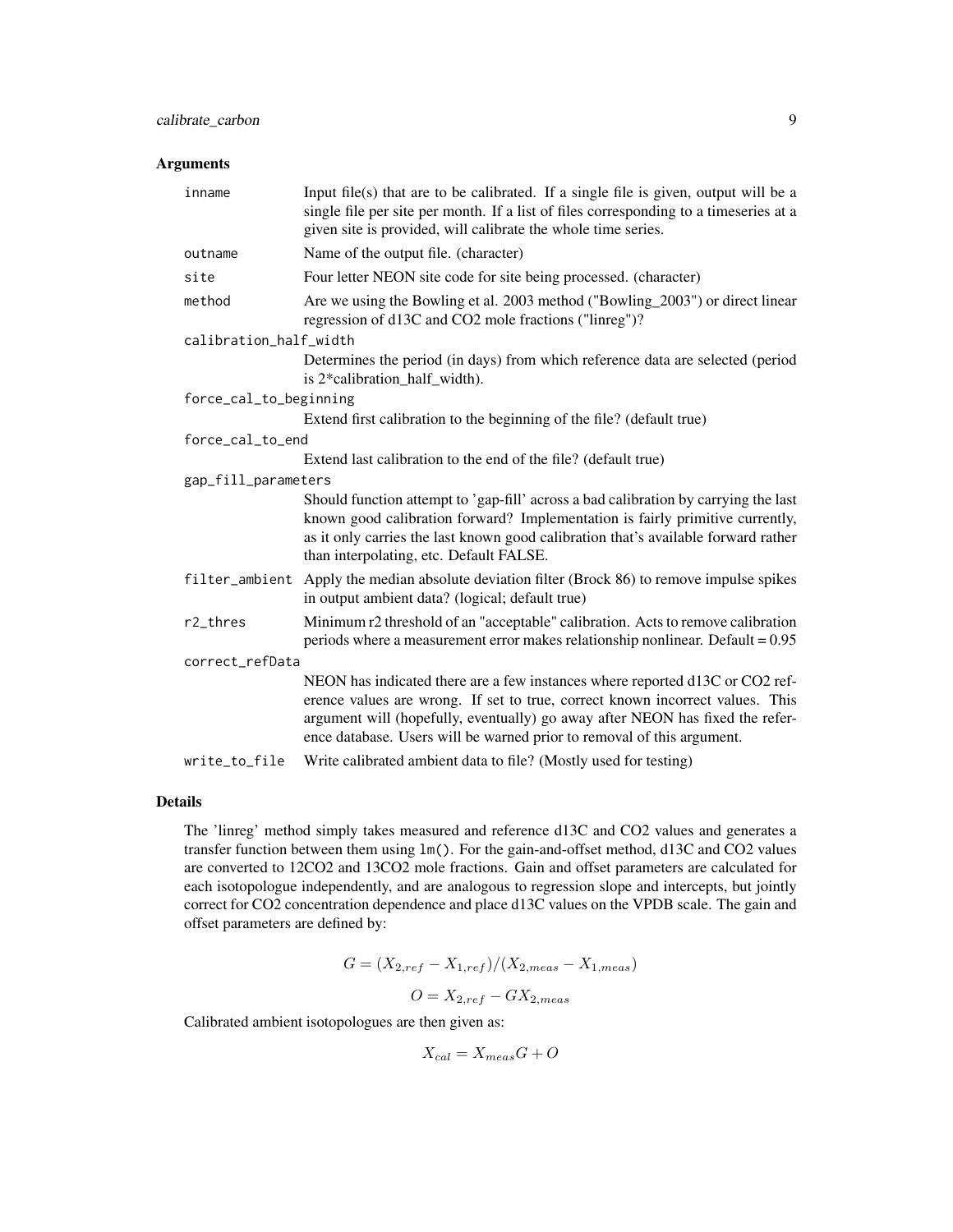<span id="page-9-0"></span>Measurements of reference materials were considered "good" if the following conditions were met:

- Measured CO2 concentrations were within 10 ppm of known "reference" concentrations.
- Variance of the CO2 concentration in standard peak was < 5 ppm.
- Measured d13C value must be within 5 per mil of known "reference" d13C value.

The first two criteria are intended to filter out periods where there is a clear issue with the gas delivery system (i.e., nearly empty gas tank, problem with a valve in the manifold, etc.); the third criterion was adopted after visual inspection of data timeseries revealed that often the first standard measurement following an instrument issue had higher-than-expected error. This criterion clips clearly poor values. Selection of these criteria will become a function argument, and therefore customizable, in a future release.

The behavior of this function will be a bit different depending on what is supplied as inname. If a single file is provided, the output will be monthly. However, a list of files corresponding to a site can also be provided, and then a single output file per site will be generated.

#### Value

Returns nothing to the environment, but creates a new output HDF5 file containing calibrated carbon isotope values.

#### Author(s)

Rich Fiorella <rich.fiorella@utah.edu>

#### Examples

```
## Not run: fin <- system.file('extdata',
         'NEON.D15.ONAQ.DP4.00200.001.nsae.2019-05.basic.20201020T211037Z.packed.h5',
         package = 'NEONiso', mustWork = TRUE)
calibrate_carbon_bymonth(inname = fin, outname = 'out.h5',
         site = 'ONAQ', write_to_file = FALSE)
calibrate_carbon_bymonth(inname = fin, outname = 'out.h5',
         site = 'ONAQ', method = 'linreg', write_to_file = FALSE)
## End(Not run)
```
calibrate\_carbon\_bymonth

*calibrate\_carbon\_bymonth*

#### Description

[Stable] This function drives a workflow that reads in NEON carbon isotope data of atmospheric CO2, calibrates it to the VPDB scale, and (optionally) writes the calibrated data to a new HDF5 file. Two different approaches are possible: a) a calibration on 12CO2 and 13CO2 isotopologues independently, after Bowling et al. 2003 (Agr. For. Met.), or b) a direct calibration of d13C and CO2 values using linear regression. The vast majority of the time the results generated from either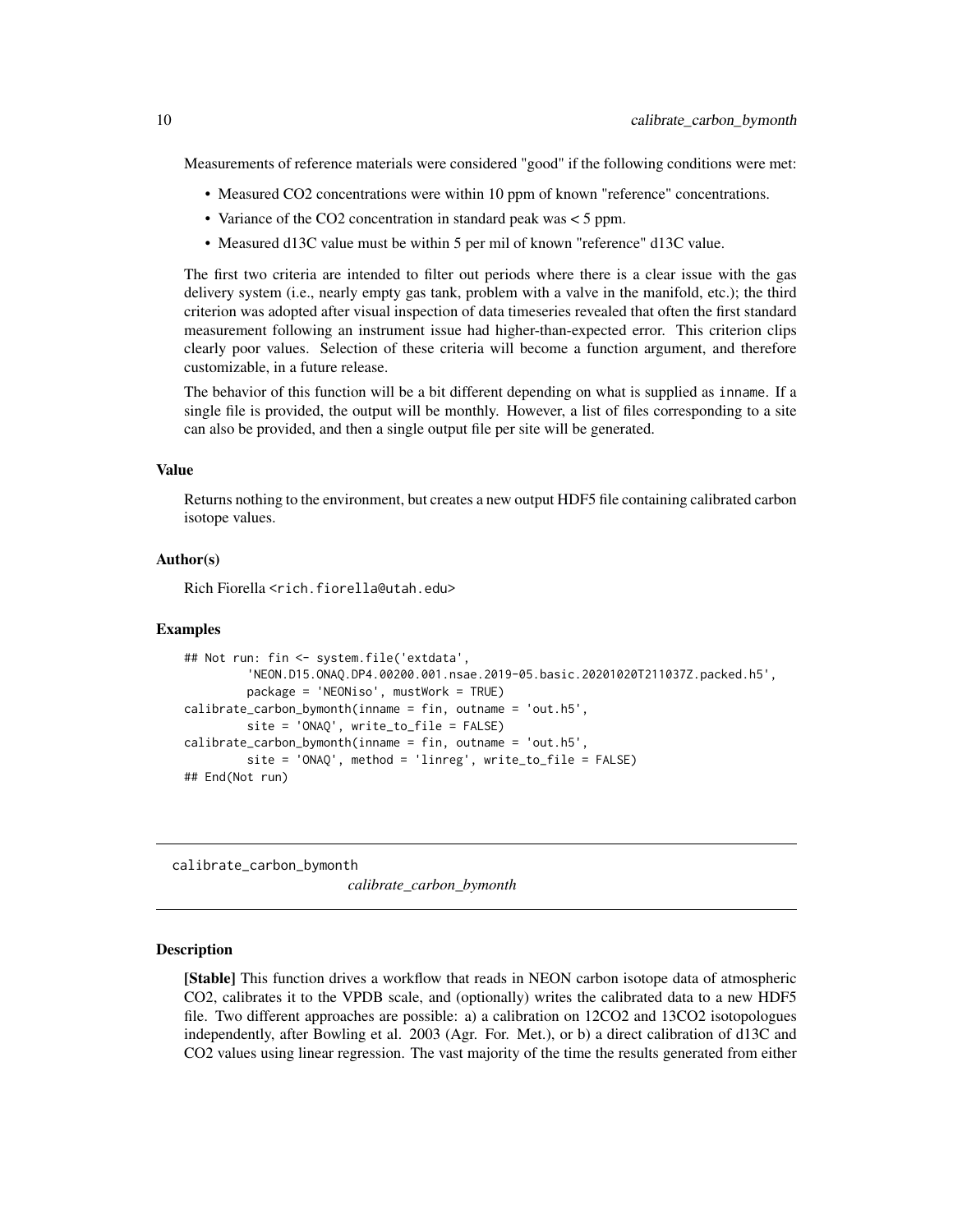method are extremely similar to each other. Wen et al. 2013 compared several different carbon isotope calibration techniques and found this to be the superior method under most circumstances. We also found this to be the case for NEON data (Fiorella et al. 2021; JGR-Biogeosciences).

#### Usage

```
calibrate_carbon_bymonth(
  inname,
  outname,
  site,
  method = "Bowling_2003",
  calibration_half_width = 0.5,
  force_cal_to_beginning = TRUE,
  force_cal_to_end = TRUE,
  gap_fill_parameters = FALSE,
  filter_ambient = TRUE,
  r2_\text{thres} = 0.95,
  correct_refData = TRUE,
  write_to_file = TRUE
)
```

| inname                 | Name of the input file. (character)                                                                                                                                                                                                                                                                   |
|------------------------|-------------------------------------------------------------------------------------------------------------------------------------------------------------------------------------------------------------------------------------------------------------------------------------------------------|
| outname                | Name of the output file. (character)                                                                                                                                                                                                                                                                  |
| site                   | Four letter NEON site code for site being processed. (character)                                                                                                                                                                                                                                      |
| method                 | Are we using the Bowling et al. 2003 method ("Bowling_2003") or direct linear<br>regression of d13C and CO2 mole fractions ("linreg")?                                                                                                                                                                |
| calibration_half_width |                                                                                                                                                                                                                                                                                                       |
|                        | Determines the period (in days) from which reference data are selected (period<br>is 2*calibration_half_width).                                                                                                                                                                                       |
| force_cal_to_beginning |                                                                                                                                                                                                                                                                                                       |
|                        | Extend first calibration to the beginning of the file? (default true)                                                                                                                                                                                                                                 |
| force_cal_to_end       |                                                                                                                                                                                                                                                                                                       |
|                        | Extend last calibration to the end of the file? (default true)                                                                                                                                                                                                                                        |
| gap_fill_parameters    |                                                                                                                                                                                                                                                                                                       |
|                        | Should function attempt to 'gap-fill' across a bad calibration by carrying the last<br>known good calibration forward? Implementation is fairly primitive currently,<br>as it only carries the last known good calibration that's available forward rather<br>than interpolating, etc. Default FALSE. |
|                        | filter_ambient Apply the median absolute deviation filter (Brock 86) to remove impulse spikes<br>in output ambient data? (logical; default true)                                                                                                                                                      |
| $r2$ _thres            | Minimum r2 threshold of an "acceptable" calibration. Acts to remove calibration<br>periods where a measurement error makes relationship nonlinear. Default = $0.95$                                                                                                                                   |
| correct_refData        |                                                                                                                                                                                                                                                                                                       |
|                        | NEON has indicated there are a few instances where reported d13C or CO2 ref-<br>erence values are wrong. If set to true, correct known incorrect values. This                                                                                                                                         |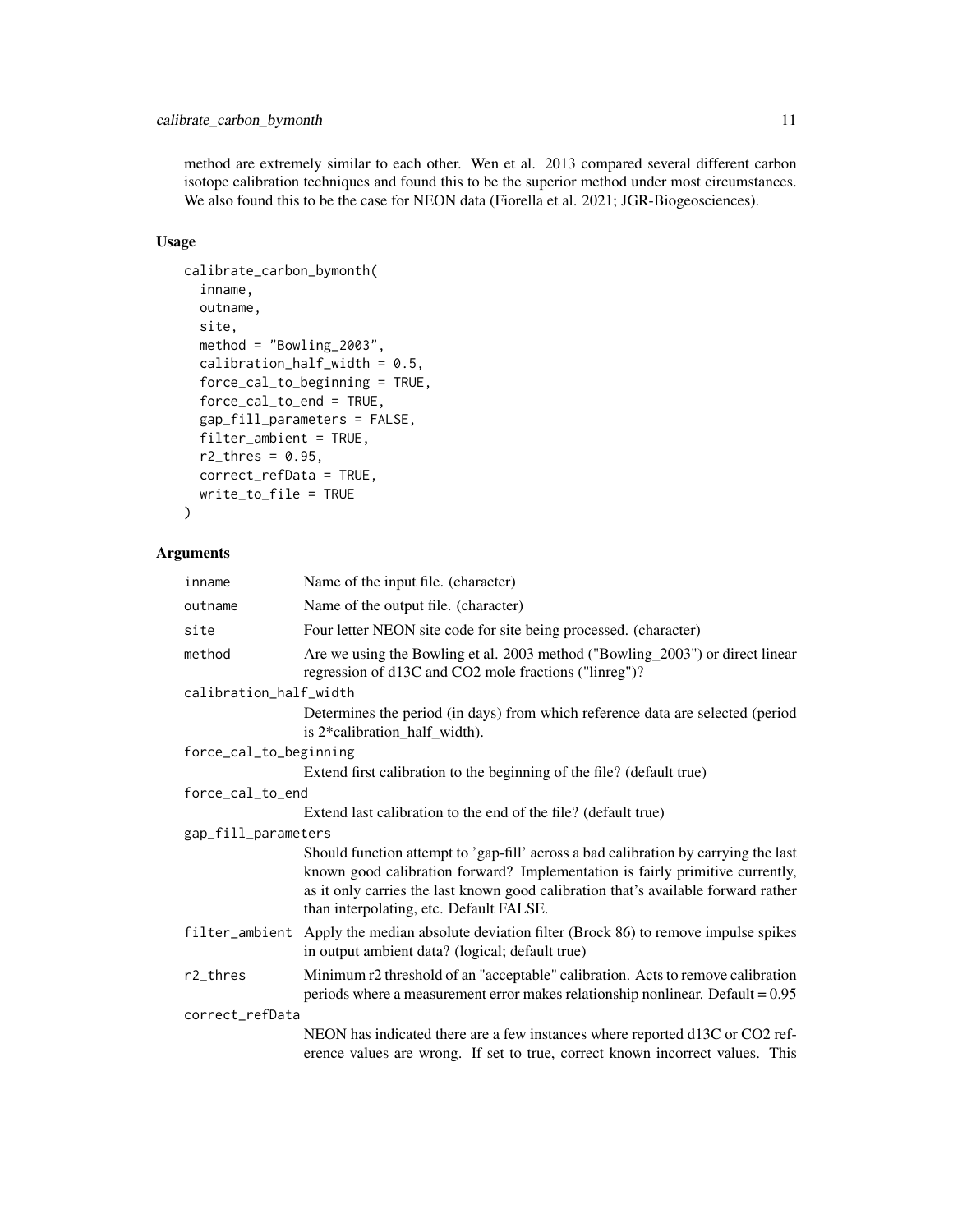argument will (hopefully, eventually) go away after NEON has fixed the reference database. Users will be warned prior to removal of this argument.

write\_to\_file Write calibrated ambient data to file? (Mostly used for testing)

#### Details

The 'linreg' method simply takes measured and reference d13C and CO2 values and generates a transfer function between them using lm(). For the gain-and-offset method, d13C and CO2 values are converted to 12CO2 and 13CO2 mole fractions. Gain and offset parameters are calculated for each isotopologue independently, and are analogous to regression slope and intercepts, but jointly correct for CO2 concentration dependence and place d13C values on the VPDB scale. The gain and offset parameters are defined by:

$$
G = (X_{2,ref} - X_{1,ref})/(X_{2,meas} - X_{1,meas})
$$

$$
O = X_{2,ref} - GX_{2,meas}
$$

Calibrated ambient isotopologues are then given as:

$$
X_{cal} = X_{meas}G + O
$$

Measurements of reference materials were considered "good" if the following conditions were met:

- Measured CO2 concentrations were within 10 ppm of known "reference" concentrations.
- Variance of the CO2 concentration in standard peak was < 5 ppm.
- Measured d13C value must be within 5 per mil of known "reference" d13C value.

The first two criteria are intended to filter out periods where there is a clear issue with the gas delivery system (i.e., nearly empty gas tank, problem with a valve in the manifold, etc.); the third criterion was adopted after visual inspection of data timeseries revealed that often the first standard measurement following an instrument issue had higher-than-expected error. This criterion clips clearly poor values. Selection of these criteria will become a function argument, and therefore customizable, in a future release.

#### Value

Returns nothing to the environment, but creates a new output HDF5 file containing calibrated carbon isotope values.

#### Author(s)

Rich Fiorella <rich.fiorella@utah.edu>

#### Examples

```
## Not run: fin <- system.file('extdata',
         'NEON.D15.ONAQ.DP4.00200.001.nsae.2019-05.basic.20201020T211037Z.packed.h5',
        package = 'NEONiso', mustWork = TRUE)
calibrate_carbon_bymonth(inname = fin, outname = 'out.h5',
        site = 'ONAQ', write_to_file = FALSE)
```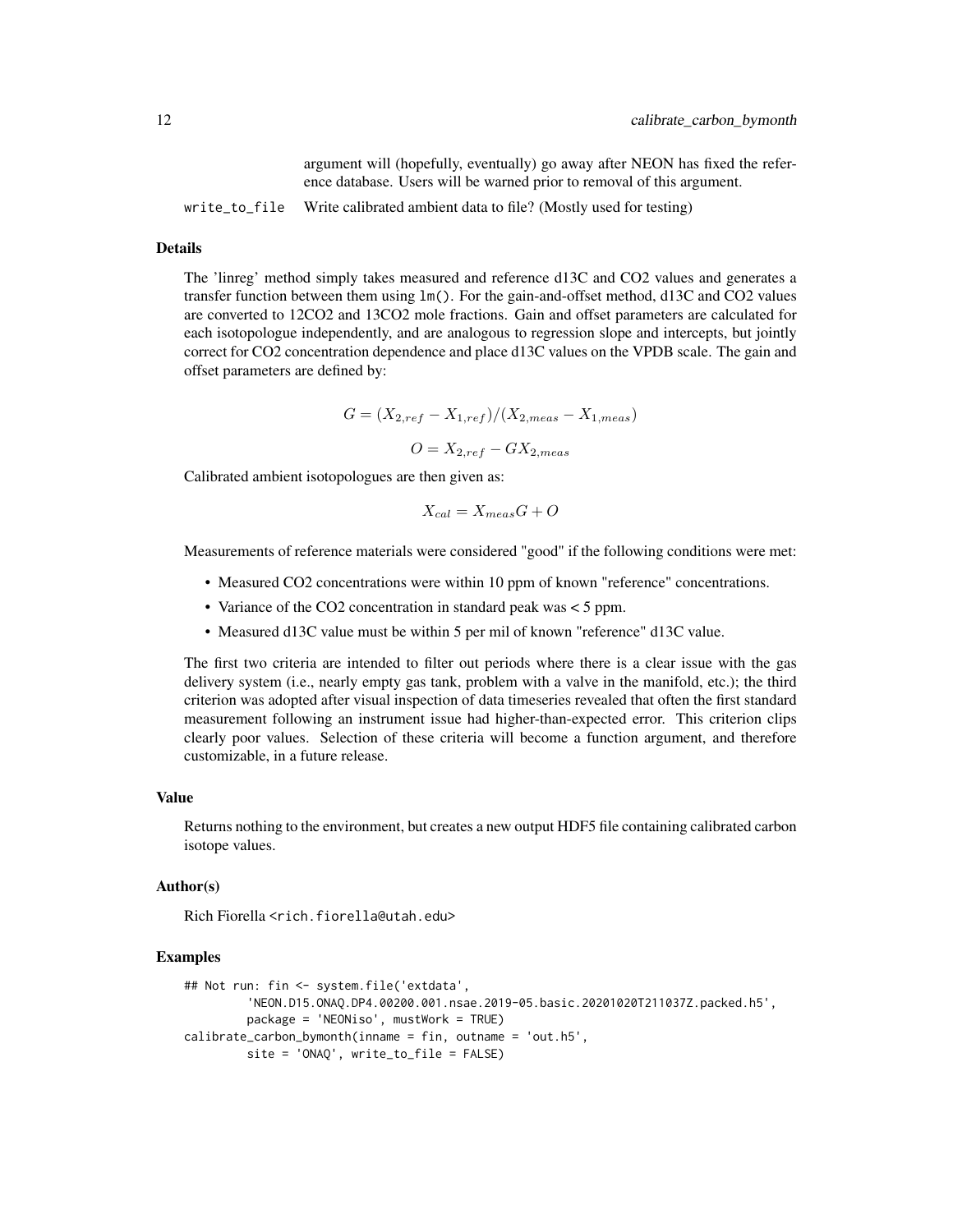```
calibrate_carbon_bymonth(inname = fin, outname = 'out.h5',
         site = 'ONAQ', method = 'linreg', write_to_file = FALSE)
## End(Not run)
```
calibrate\_carbon\_reference\_data *calibrate\_carbon\_reference\_data*

## Description

calibrate\_carbon\_reference\_data

#### Usage

```
calibrate_carbon_reference_data(inname, outname, standard, site, calDf)
```
#### Arguments

| inname   | Input file name.                                                       |
|----------|------------------------------------------------------------------------|
| outname  | Output file name.                                                      |
| standard | Which standard are we working on? Must be "Low", "Med", or "High"      |
| site     | NEON 4-letter site code.                                               |
| calDf    | Calibration data frame - this is the output from fit carbon regression |
|          |                                                                        |

#### Value

Nothing to the environment.

## Author(s)

Rich Fiorella <rich.fiorella@utah.edu>

calibrate\_carbon\_reference\_data2 *calibrate\_carbon\_reference\_data2*

## Description

calibrate\_carbon\_reference\_data2

#### Usage

calibrate\_carbon\_reference\_data2(outname, standard, site, allData, calParams)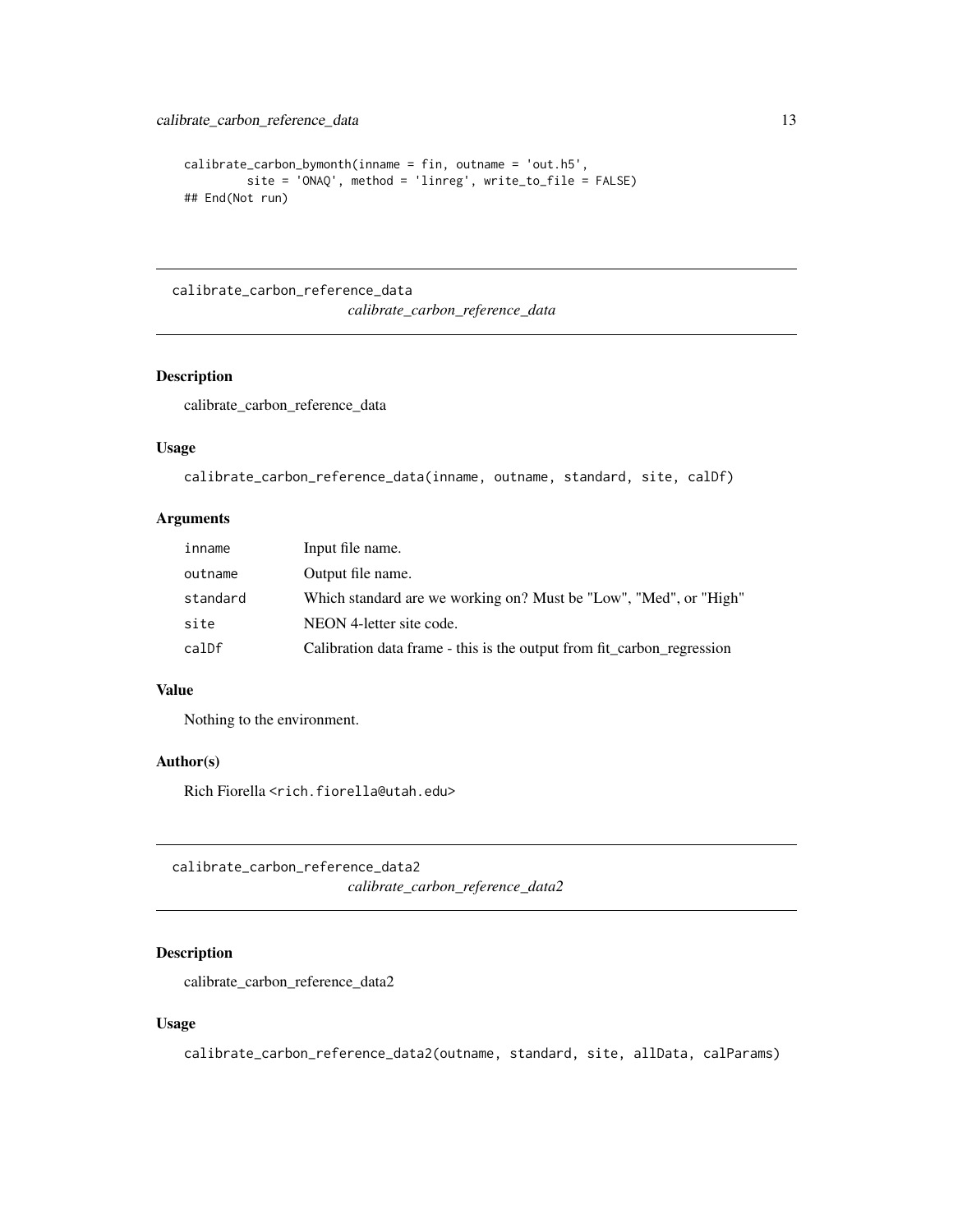## <span id="page-13-0"></span>Arguments

| outname   | Output file name.                                                      |
|-----------|------------------------------------------------------------------------|
| standard  | Which standard are we working on? Must be "Low", "Med", or "High"      |
| site      | NEON 4-letter site code.                                               |
| allData   | Uncalibrated reference data frames.                                    |
| calParams | Calibration data frame - this is the output from fit_carbon_regression |

## Value

Nothing to the environment.

## Author(s)

Rich Fiorella <rich.fiorella@utah.edu>

calibrate\_standards\_carbon

*calibrate\_standards\_carbon*

## Description

calibrate\_standards\_carbon

## Usage

```
calibrate_standards_carbon(
 cal_df,
 ref_df,
 f = 0.00474,r2_\text{thres} = 0.95,
 correct_bad_refvals = FALSE,
 site,
 refGas
)
```

| cal_df   | Data.frame containing calibration parameters                                                                                                                                                                                            |
|----------|-----------------------------------------------------------------------------------------------------------------------------------------------------------------------------------------------------------------------------------------|
| ref df   | Data.frame containing reference gas measurements                                                                                                                                                                                        |
| f        | Fraction of CO2 isotopologues that are not 12CO2 or 13CO2. Inherited from<br>script calling this function.                                                                                                                              |
| r2 thres | Threshold for calibration regression to be used to calibrate standards data. De-<br>fault is 0.95. Calibrated reference gas measurements occurring during calibra-<br>tion periods with r2 values less than r2_thres will be marked NA. |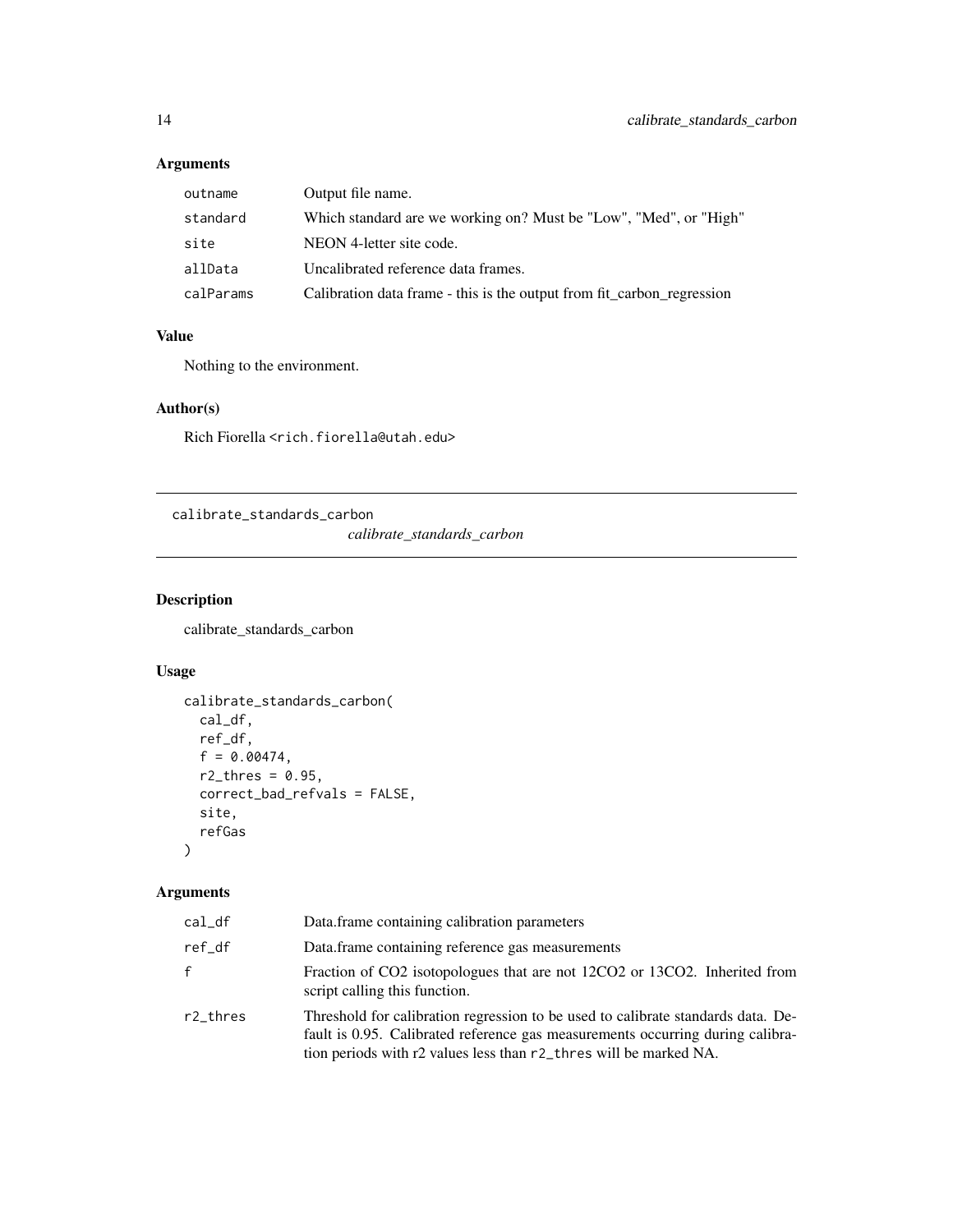## <span id="page-14-0"></span>calibrate\_standards\_water 15

| correct_bad_refvals |                                                                                                              |  |
|---------------------|--------------------------------------------------------------------------------------------------------------|--|
|                     | Should we correct known/suspected incorrect reference values in the NEON<br>$HDF5$ files? (Default = FALSE). |  |
| site                | Four letter NEON site code. Only used if correct_bad_refvals = TRUE.                                         |  |
| refGas              | One of "low", "med", or "high." Only used if correct_bad_refvals = TRUE.                                     |  |

## Value

A data.frame having the same number of rows of cal\_df, with additional columns added for calibrated CO2 mole fractions and d13C values.

## Author(s)

Rich Fiorella <rich.fiorella@utah.edu>

calibrate\_standards\_water

*calibrate\_standards\_water*

## Description

calibrate\_standards\_water

## Usage

```
calibrate_standards_water(cal_df, ref_df, r2_thres = 0.95)
```
## Arguments

| $cal_d$  | Data. frame containing calibration parameters                                                                                                                                                                                           |
|----------|-----------------------------------------------------------------------------------------------------------------------------------------------------------------------------------------------------------------------------------------|
| ref df   | Data.frame containing reference gas measurements                                                                                                                                                                                        |
| r2_thres | Threshold for calibration regression to be used to calibrate standards data. De-<br>fault is 0.95. Calibrated reference gas measurements occurring during calibra-<br>tion periods with r2 values less than r2_thres will be marked NA. |

#### Author(s)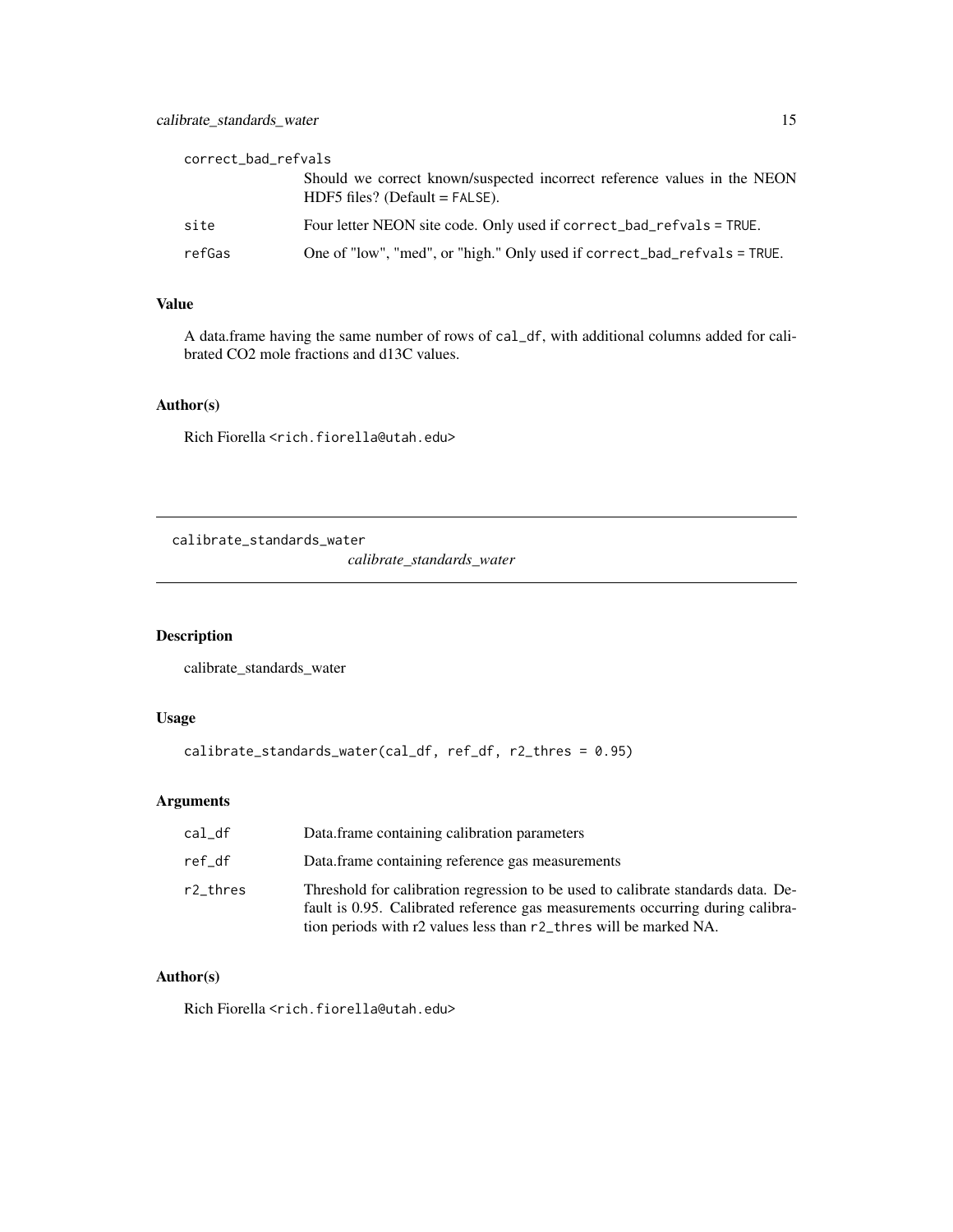<span id="page-15-0"></span>calibrate\_water *calibrate\_water*

#### Description

[Experimental] This function uses NEON validation data to apply drift corrections to measured ambient water isotope ratios. In brief, ambient water isotope ratios are calibrated by generating regressions using reference water measurements bracketing an ambient period. Three reference waters are measured once per day, with several injections per reference water. Due to memory effects, only the last three are used currently to generate calibration equations. Regressions between measured d18O and d2H values and NEON-provisioned known reference values are generated, and used to calibrate the period of ambient measurements between them if the r2 of the regression is greater than a threshold value (by default, this is 0.95). Most of this function deals with selecting the appropriate calibration data and determining calibration quality. This function also contains a wrapper for calibrate\_ambient\_water\_linreg, which calibrates the ambient water data using the calibration parameters generated in this function. This function also copies over data in the qfqm and ucrt hdf5 data groups.

## Usage

```
calibrate_water(
  inpath,
  outpath,
  site,
  calibration_half_width = 14,
  filter_data = TRUE,
  force_cal_to_beginning = FALSE,
  force_cal_to_end = FALSE,
  r2_\text{thres} = 0.95,
  slope_tolerance = 9999
)
```

| inpath                 | Directory path to input (monthly) NEON HDF5 files.                                                                                                                                                                                   |
|------------------------|--------------------------------------------------------------------------------------------------------------------------------------------------------------------------------------------------------------------------------------|
| outpath                | Directory path to save output data file. (For now, 1 per site).                                                                                                                                                                      |
| site                   | Four-letter NEON code for site being processed.                                                                                                                                                                                      |
| calibration_half_width |                                                                                                                                                                                                                                      |
|                        | Determines the range of standard measurements to use in determining the cali-<br>bration regression dataset. Creates a moving window that is 2*calibration_half_width<br>days wide. Default is set to 14 for a 28 day moving window. |
| filter_data            | Apply median absolute deviation filter from Brock 86 to remove impulse spikes?                                                                                                                                                       |
| force_cal_to_beginning |                                                                                                                                                                                                                                      |
|                        | Extend first calibration to the beginning of the file?                                                                                                                                                                               |
| force_cal_to_end       |                                                                                                                                                                                                                                      |
|                        | Extend last calibration to the end of the file?                                                                                                                                                                                      |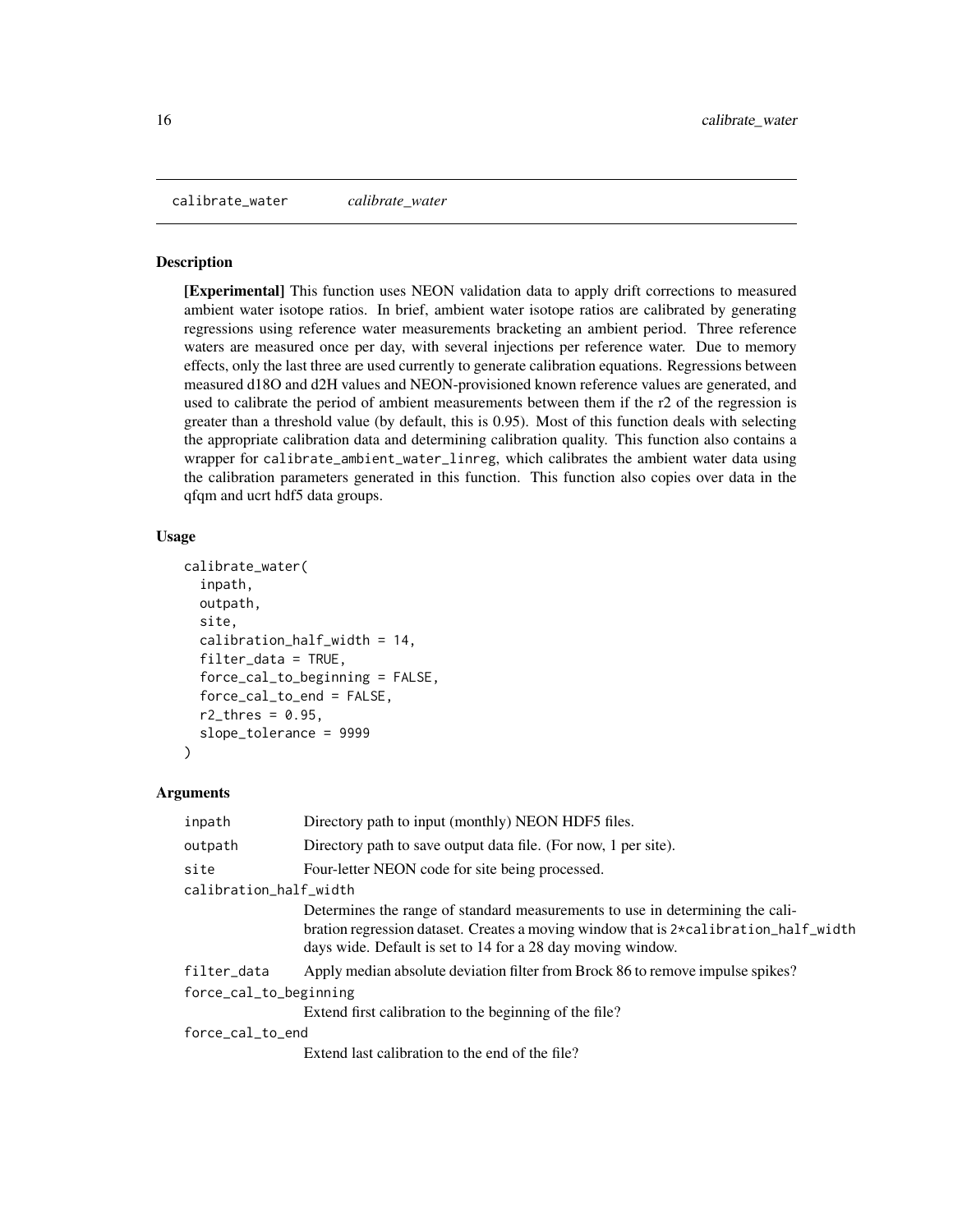<span id="page-16-0"></span>r2\_thres Minimum r2 threshold of an "acceptable" calibration. Acts to remove calibration periods where a measurement error makes relationship nonlinear. Default =  $0.95$ 

slope\_tolerance

How different from 1 should we allow 'passing' regression slopes to be? Experimental parameter, off by default (e.g., default slope parameter = 9999)

#### Details

*IMPORTANT NOTE* Currently this function does not apply a correction for humidity dependence of Picarro isotopic measurements. This is because the data to implement these corrections is not yet publicly available. Caution is suggested when analyzing data at low humidities, below ~5000 ppm, with likely higher biases at lower humidity values.

Additionally, please note that this function is meant to work on *all* files for a given site at the same time. A more flexible version that can handle all files or monthly files will be added to a future release.

#### Value

nothing to the workspace, but creates a new output file of calibrated water isotope data.

#### Author(s)

Rich Fiorella <rich.fiorella@utah.edu>

calibrate\_water\_linreg\_bymonth *calibrate\_water\_linreg*

#### Description

[Deprecated] This function uses NEON validation data to apply drift corrections to measured ambient water isotope ratios. In brief, ambient water isotope ratios are calibrated by generating regressions using reference water measurements bracketing an ambient period. Three reference waters are measured once per day, with several injections per reference water. Due to memory effects, only the last three are used currently to generate calibration equations. Regressions between measured d18O and d2H values and NEON-provisioned known reference values are generated, and used to calibrate the period of ambient measurements between them if the r2 of the regression is greater than a threshold value (by default, this is 0.95). Most of this function deals with selecting the appropriate calibration data and determining calibration quality. This function also contains a wrapper for calibrate\_ambient\_water\_linreg, which calibrates the ambient water data using the calibration parameters generated in this function. This function also copies over data in the qfqm and ucrt hdf5 data groups.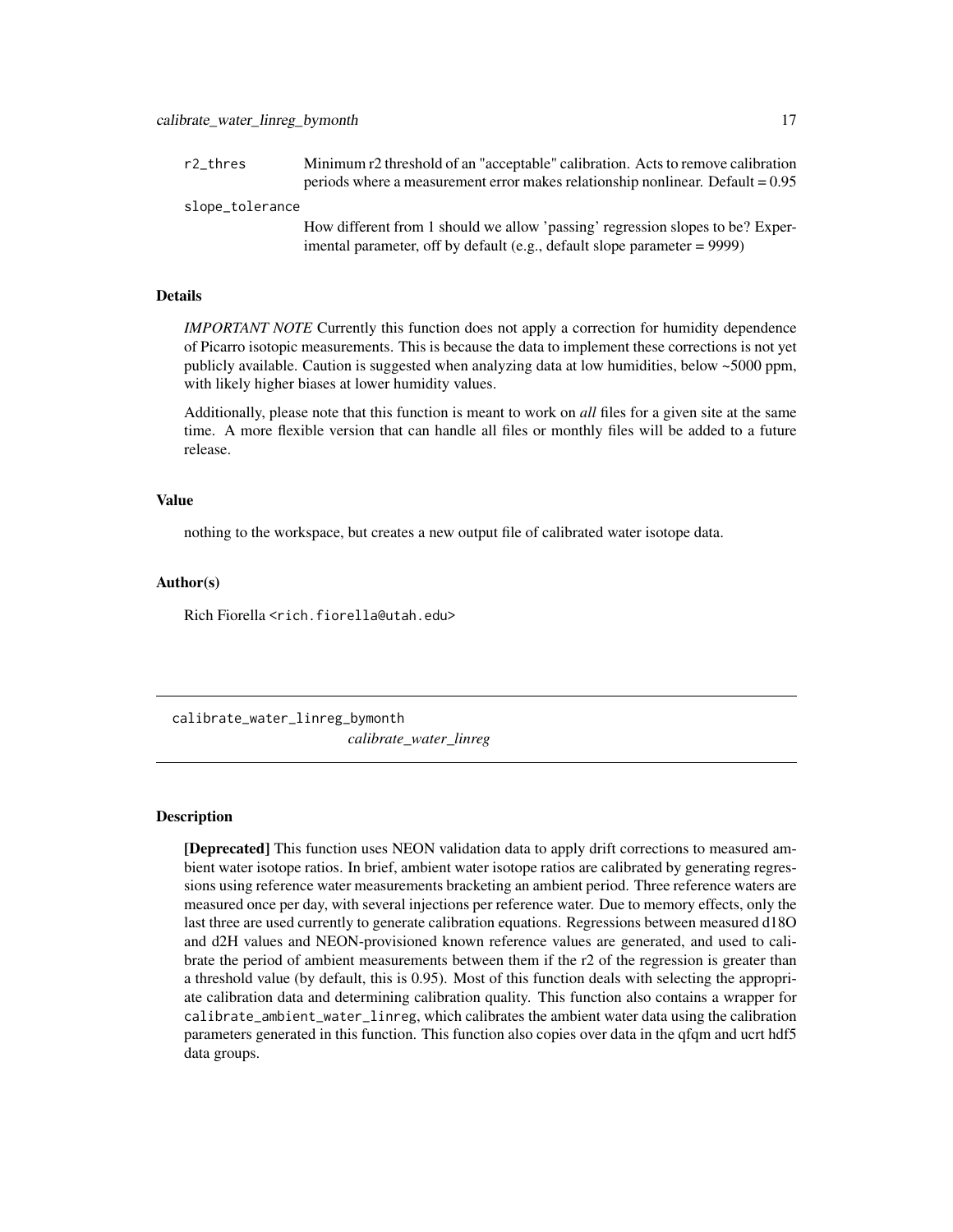## Usage

```
calibrate_water_linreg_bymonth(
  inname,
  outname,
  site,
  time_diff_betweeen_standards = 1800,
  filter_data = TRUE,
  force_cal_to_beginning = TRUE,
  force_cal_to_end = TRUE,
  r2_\text{thres} = 0.95)
```
#### Arguments

| inname                       | Name of the input file.                                                                                                                                             |
|------------------------------|---------------------------------------------------------------------------------------------------------------------------------------------------------------------|
| outname                      | Name of the output file.                                                                                                                                            |
| site                         | Four-letter NEON code for site being processed.                                                                                                                     |
| time_diff_betweeen_standards |                                                                                                                                                                     |
|                              | Time (in seconds) required between consecutive standard measurements.                                                                                               |
| filter_data                  | Apply median absolute deviation filter from Brock 86 to remove impulse spikes?                                                                                      |
| force_cal_to_beginning       |                                                                                                                                                                     |
|                              | Extend first calibration to the beginning of the file?                                                                                                              |
| force_cal_to_end             |                                                                                                                                                                     |
|                              | Extend last calibration to the end of the file?                                                                                                                     |
| $r2$ _thres                  | Minimum r2 threshold of an "acceptable" calibration. Acts to remove calibration<br>periods where a measurement error makes relationship nonlinear. Default $= 0.95$ |

#### Details

*IMPORTANT NOTE* Currently this function does not apply a correction for humidity dependence of Picarro isotopic measurements. This is because the data to implement these corrections is not yet publicly available. Caution is suggested when analyzing data at low humidities, below ~5000 ppm, with likely higher biases at lower humidity values.

#### Value

nothing to the workspace, but creates a new output file of calibrated carbon isotope data.

#### Author(s)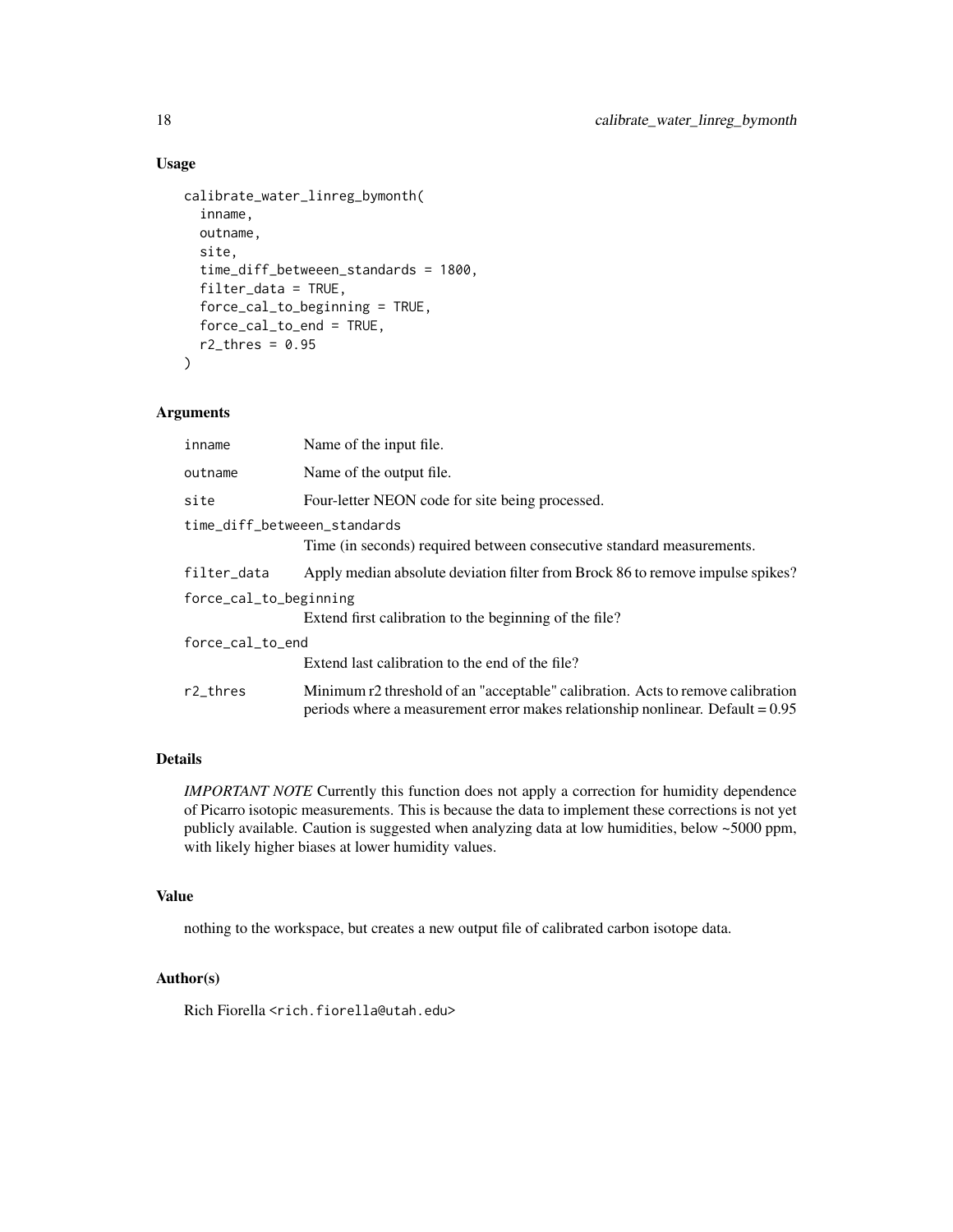<span id="page-18-0"></span>calibrate\_water\_reference\_data

*calibrate\_water\_reference\_data*

#### Description

calibrate\_water\_reference\_data

#### Usage

calibrate\_water\_reference\_data(outname, standard, site, stdDf, calDf)

## Arguments

| Output file name.                                                     |
|-----------------------------------------------------------------------|
| Which reference material is being 'calibrated'? (Low, med, or high)   |
| NEON 4-letter site code.                                              |
| Data frame of reference material measurements.                        |
| Calibration data frame - this is the output from fit water regression |
|                                                                       |

## Value

Nothing to the environment.

convert\_NEONhdf5\_to\_POSIXct\_time *convert\_NEONhdf5\_to\_POSIXct\_time*

## Description

convert\_NEONhdf5\_to\_POSIXct\_time

#### Usage

```
convert_NEONhdf5_to_POSIXct_time(intime)
```
## Arguments

intime Vector of datetimes in NEON data files (as string) to convert to POSIXct class

#### Value

Vector of datetimes from NEON data file now in POSIXct format.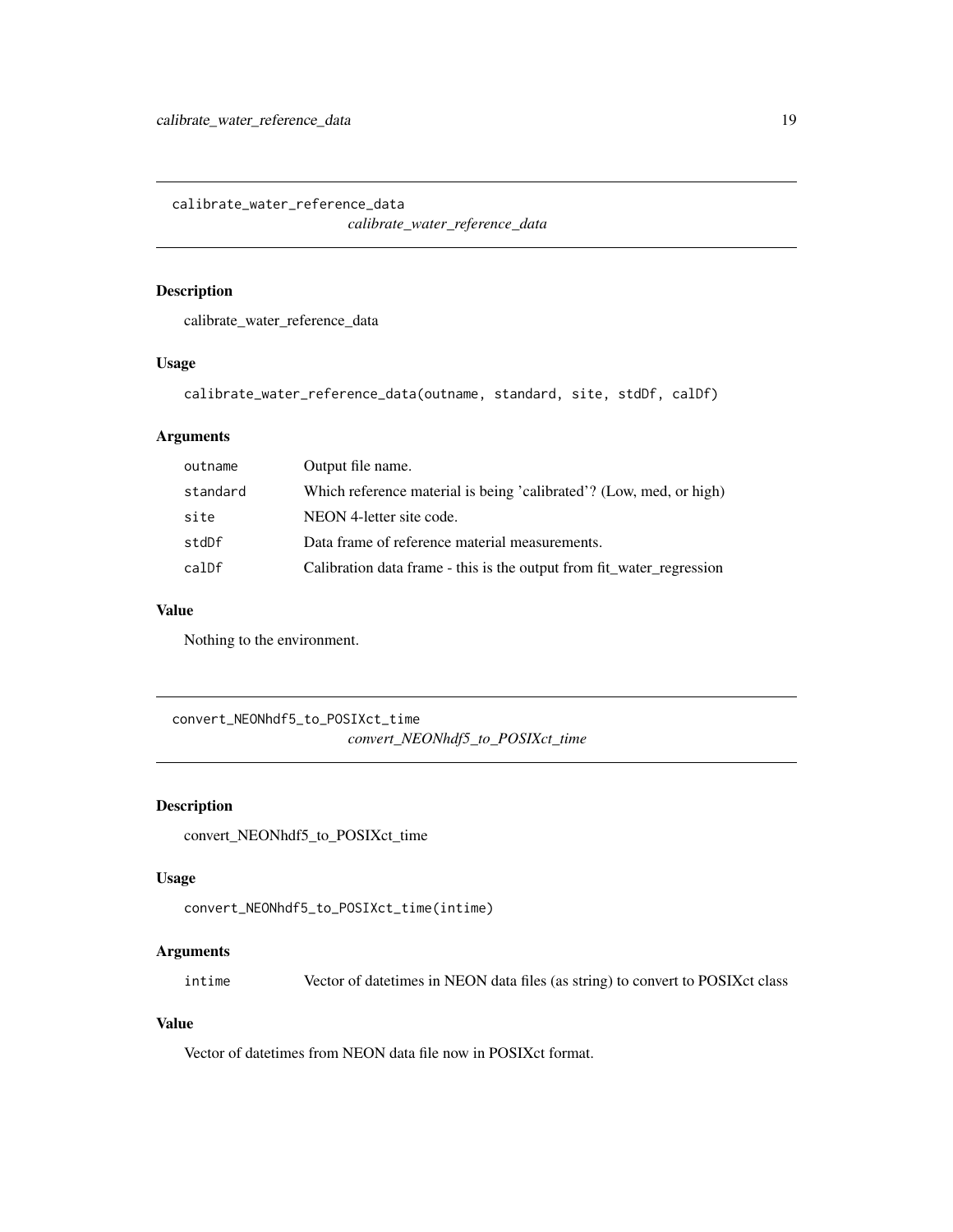#### Author(s)

Rich Fiorella <rich.fiorella@utah.edu>

#### Examples

convert\_NEONhdf5\_to\_POSIXct\_time("2019-06-01T12:00:00.000Z")

convert\_POSIXct\_to\_NEONhdf5\_time

*convert\_POSIXct\_to\_NEONhdf5\_time*

## Description

Converts a POSIXct object back to the character format used by NEON in their HDF eddy covariance files. Output format, using strptime syntax, is %Y-%m-%dT%H:%M:%OSZ.

#### Usage

convert\_POSIXct\_to\_NEONhdf5\_time(intime)

#### Arguments

intime POSIXct vector to convert to NEON time format.

#### Value

Returns character version of POSIXct object matching NEON time variable format.

#### Author(s)

Rich Fiorella <rich.fiorella@utah.edu>

#### Examples

convert\_POSIXct\_to\_NEONhdf5\_time(Sys.time())

<span id="page-19-0"></span>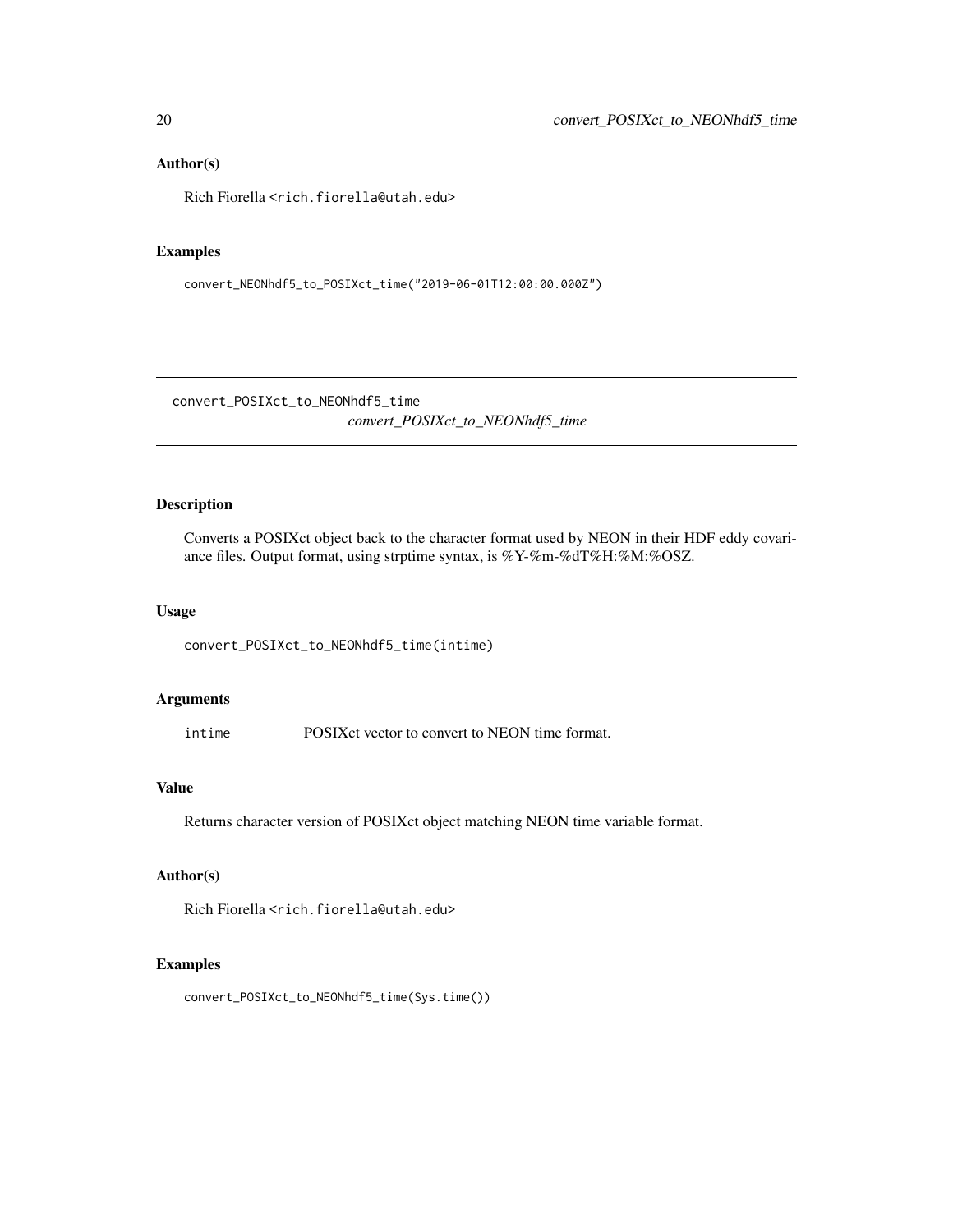<span id="page-20-0"></span>copy\_qfqm\_group *copy\_qfqm\_group*

## Description

copy\_qfqm\_group

## Usage

copy\_qfqm\_group(data\_list, outname, site, file, species)

## Arguments

| Output filename.<br>outname<br>Four-letter NEON site code.<br>site<br>file<br>Input filename.<br>species | data_list | List of groups to retrieve qfqm data from.                                                                      |
|----------------------------------------------------------------------------------------------------------|-----------|-----------------------------------------------------------------------------------------------------------------|
|                                                                                                          |           |                                                                                                                 |
|                                                                                                          |           |                                                                                                                 |
|                                                                                                          |           |                                                                                                                 |
|                                                                                                          |           | CO <sub>2</sub> or H <sub>2</sub> O? Same function used for both CO <sub>2</sub> and H <sub>2</sub> O isotopes. |

## Value

Nothing to the workspace, but copies qfqm group from input file to output file.

## Author(s)

Rich Fiorella <rich.fiorella@utah.edu>

copy\_ucrt\_group *copy\_ucrt\_group*

## Description

copy\_ucrt\_group

#### Usage

```
copy_ucrt_group(data_list, outname, site, file, species)
```

| data_list | List of groups to retrieve ucrt data from. |
|-----------|--------------------------------------------|
| outname   | Output file name.                          |
| site      | NEON 4-letter site code.                   |
| file      | Input file name.                           |
| species   | H <sub>2</sub> O or CO <sub>2</sub> .      |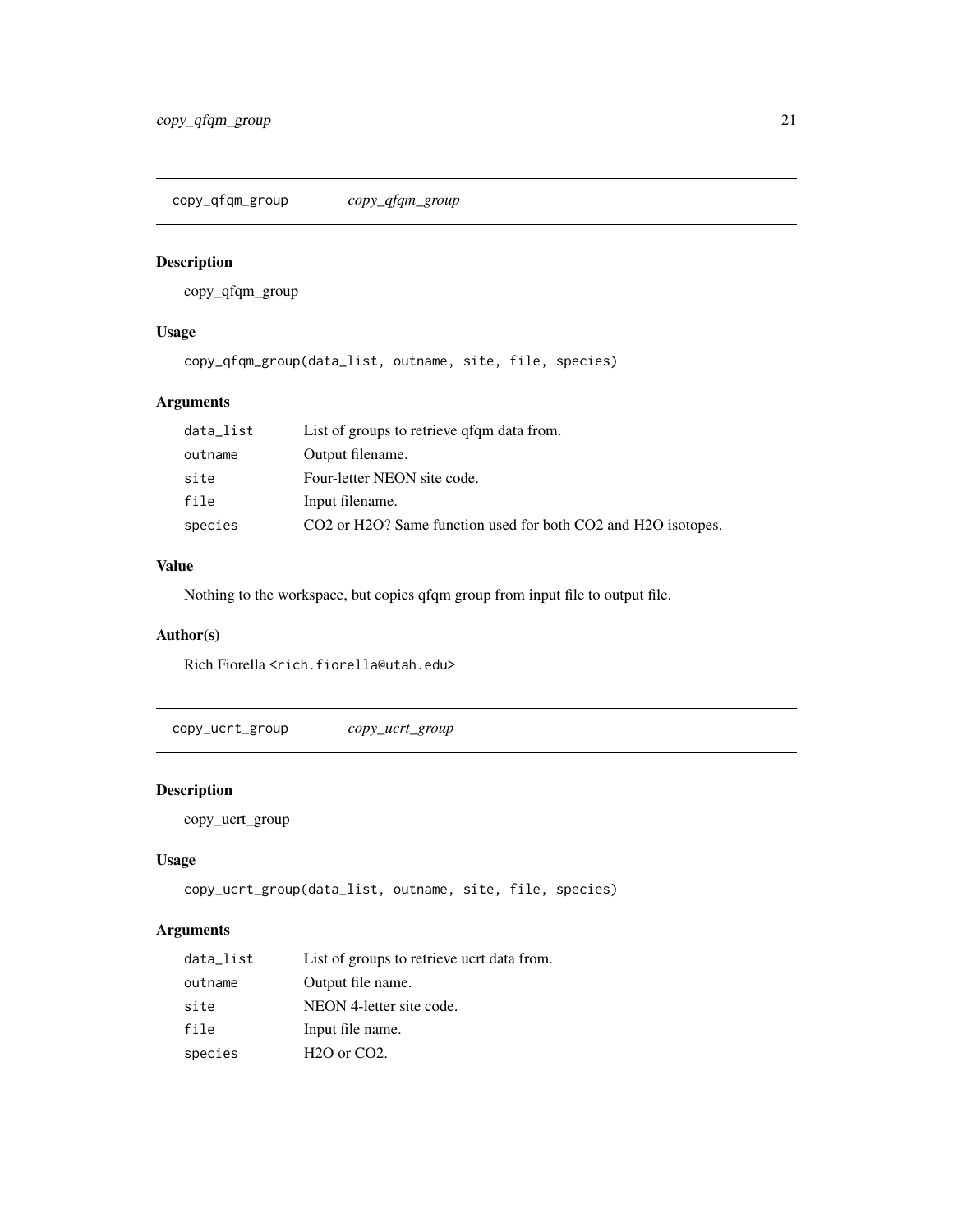## <span id="page-21-0"></span>Value

Nothing to the workspace, but copies ucrt group from input file to output file.

## Author(s)

Rich Fiorella <rich.fiorella@utah.edu>

correct\_carbon\_ref\_cval

*correct\_carbon\_ref\_cval*

#### Description

This ugly function is present out of necessity, and will only exist for as long as it is necessary. It is an internal correction within the NEONiso calibration routines that is required as there are some mismatches between the 'true' isotope reference values and those in the NEON HDF5 files. NEON is working on correcting this, and after it has been corrected, this function has no need to exist and will be immediately deprecated. As a result, this function is fairly messy but there is little incentive to improve it.

#### Usage

correct\_carbon\_ref\_cval(std\_frame, site)

#### Arguments

| std frame | Standard data frame to perform swap on. |
|-----------|-----------------------------------------|
| site      | NEON four letter site code.             |

#### Value

A data.frame, based on std\_frame, where NEON-supplied reference values have been corrected if a mismatch has previously been identified.

#### Author(s)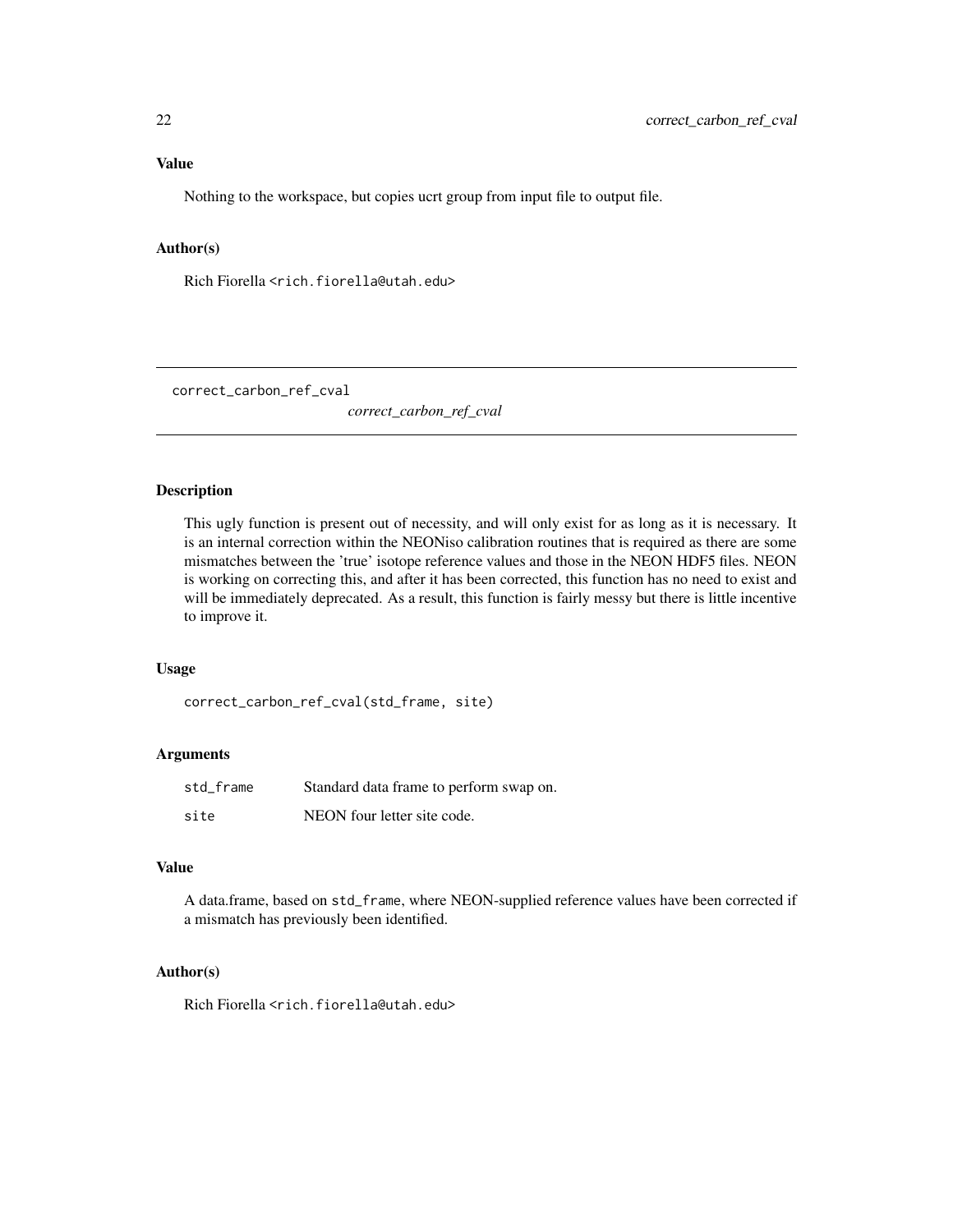<span id="page-22-0"></span>delta\_to\_R *delta\_to\_R*

## Description

delta\_to\_R

## Usage

delta\_to\_R(delta\_values, element)

## Arguments

| delta values | A vector of isotope ratios in delta notation.                   |
|--------------|-----------------------------------------------------------------|
| element      | Which element to return R values - carbon, oxygen, or hydrogen. |

## Value

Vector of isotope ratios (R values).

#### Author(s)

Rich Fiorella <rich.fiorella@utah.edu>

## Examples

delta\_to\_R(delta\_values = 0, element = 'oxygen') # returns 2005.2e-6 for VSMOW.

extract\_carbon\_calibration\_data

*extract\_carbon\_calibration\_data.R*

## Description

extract\_carbon\_calibration\_data.R

## Usage

extract\_carbon\_calibration\_data(data\_list)

## Arguments

data\_list List containing data, from the /\*/dp01/data/ group in NEON HDF5 file.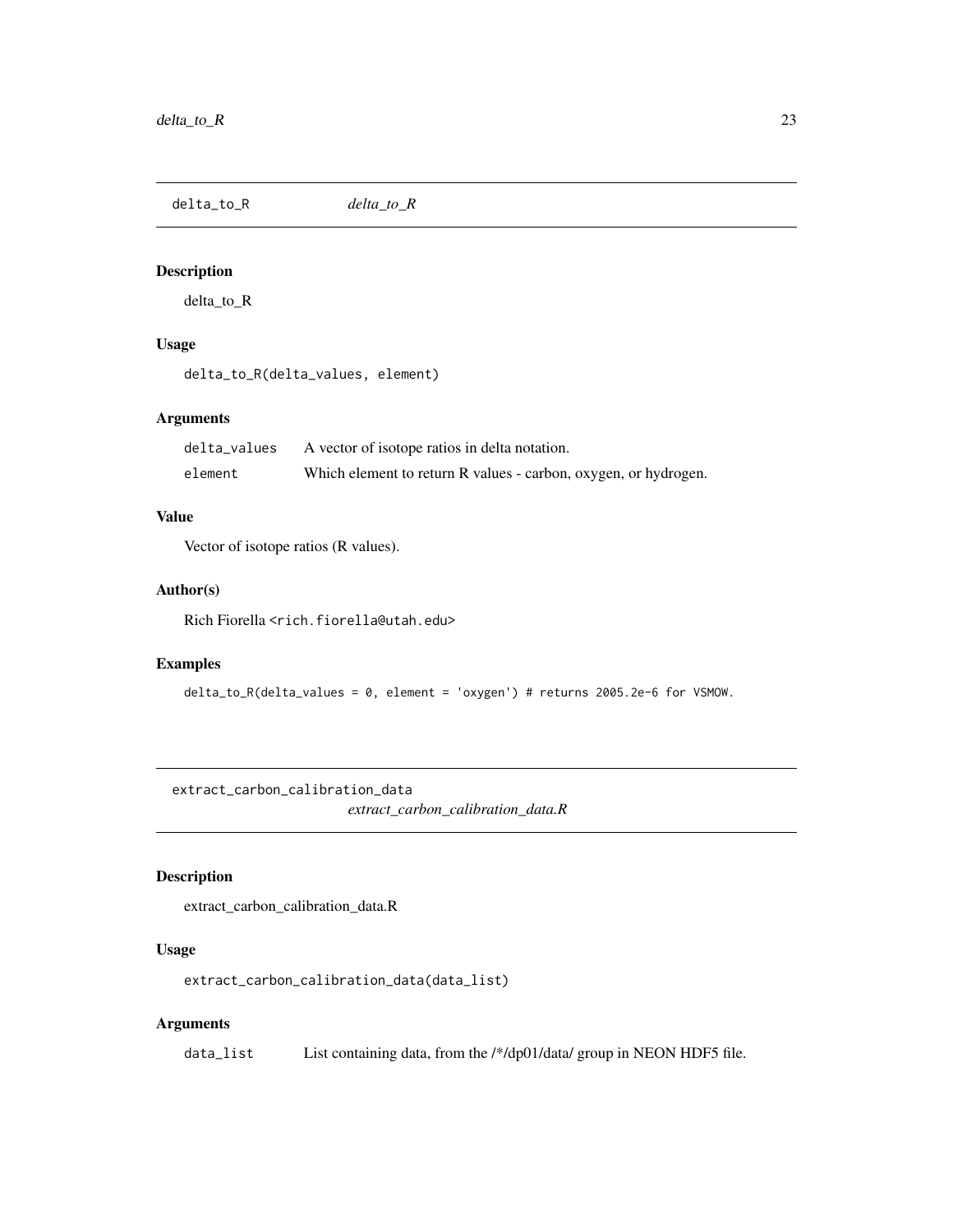## <span id="page-23-0"></span>Value

Returns data frame of required variables.

## Author(s)

Rich Fiorella <rich.fiorella@utah.edu>

extract\_water\_calibration\_data

*extract\_water\_calibration\_data*

## Description

extract\_water\_calibration\_data

### Usage

```
extract_water_calibration_data(
 data_list,
 ucrt_list = NULL,
 standard,
 ucrt_source = "data",
 method = "by_size")
```
## Arguments

| data_list   | List containing data, from the /*/dp01/data/ group in NEON HDF5 file.                                                                                          |
|-------------|----------------------------------------------------------------------------------------------------------------------------------------------------------------|
| ucrt_list   | List containing uncertainty data, from the $/*/dp01/uct/$ group in NEON HDF5<br>file. (only works if paired with ucrt_source = 'ucrt' and method = 'by_month') |
| standard    | String indicating whether to grab data from the high, medium, or low standard.                                                                                 |
| ucrt_source | Where from HDF5 file should variance be extracted from? (Only "data" works<br>now" ucrt" will throw an error.)                                                 |
| method      | Are we calling this function from the calibrate_water_linreg function (use "by_month")<br>or the calibrate_water_linreg_bysite function (use "by_site)         |

## Value

Returns data frame of required variables.

#### Author(s)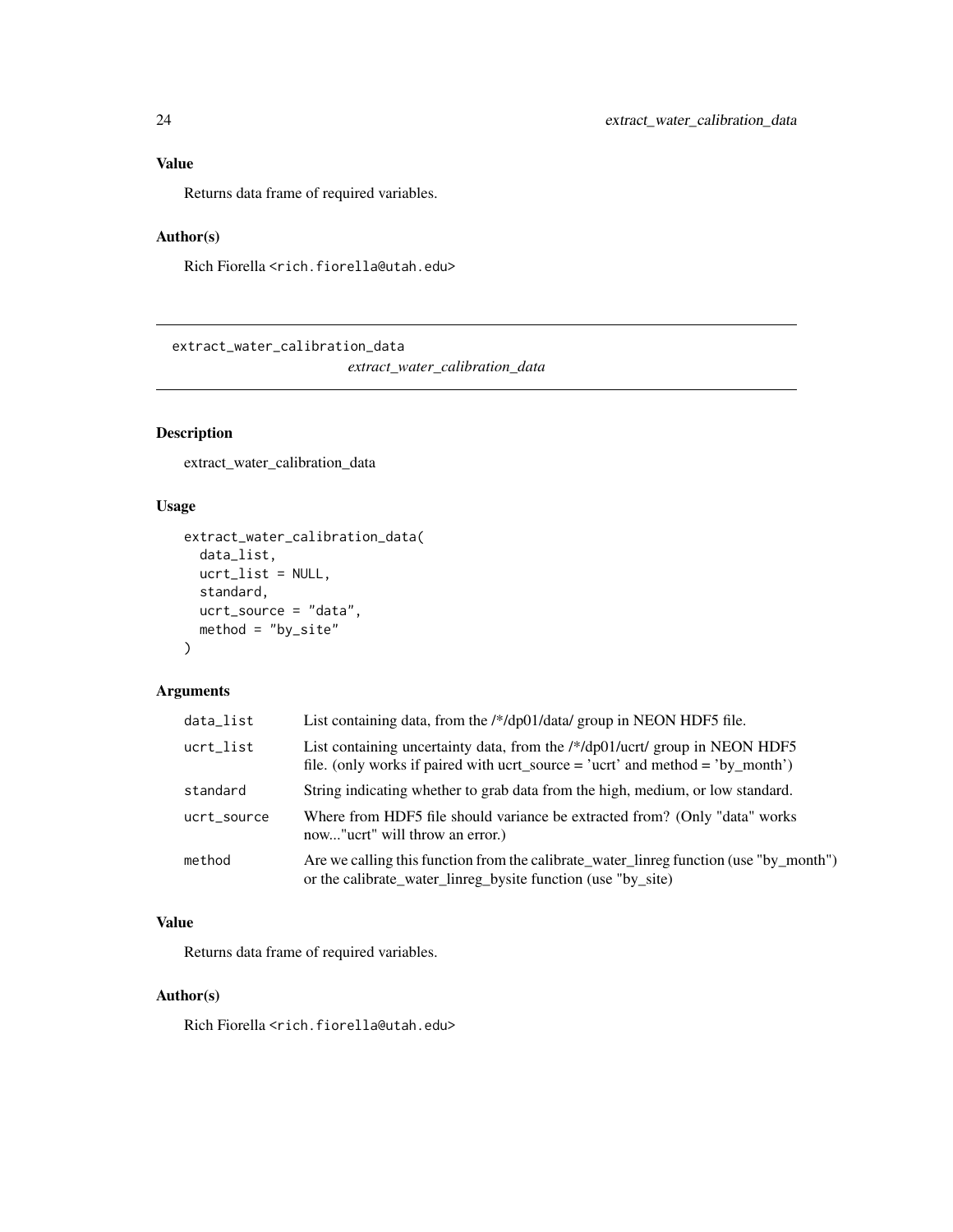<span id="page-24-0"></span>filter\_median\_Brock86 *filter\_median\_Brock86*

## Description

Median absolute deviation filter of Brock 1986.

#### Usage

```
filter_median_Brock86(data, width = 7, threshold = 5)
```
## Arguments

| data      | Vector to filter.                                            |
|-----------|--------------------------------------------------------------|
| width     | Width of filter, in rows.                                    |
| threshold | Only filter values that are abs (threshold) away from median |

#### Value

Returns filtered vector.

#### Author(s)

Rich Fiorella <rich.fiorella@utah.edu>

fit\_carbon\_regression *fit\_carbon\_regression*

## Description

fit\_carbon\_regression

## Usage

```
fit_carbon_regression(ref_data, method, calibration_half_width)
```

| ref_data               | Reference data frame from which to estimate calibration parameters.                                                                    |
|------------------------|----------------------------------------------------------------------------------------------------------------------------------------|
| method                 | Are we using the Bowling et al. 2003 method ("Bowling 2003") or direct linear<br>regression of d13C and CO2 mole fractions ("linreg")? |
| calibration_half_width |                                                                                                                                        |
|                        | Determines the period (in days) from which reference data are selected (period                                                         |
|                        | is $2*$ calibration half width).                                                                                                       |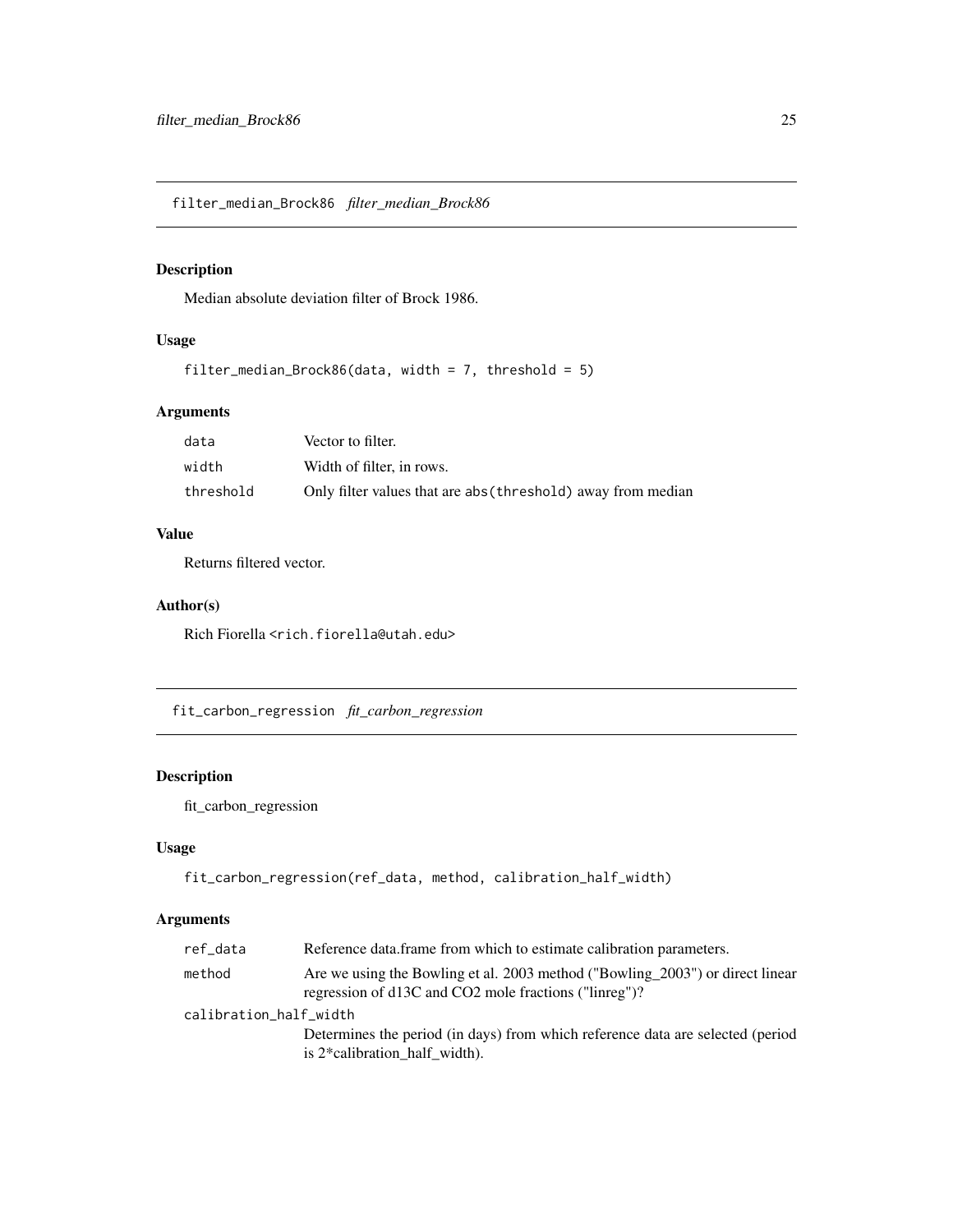## Value

Returns a data.frame of calibration parameters. If method == "Bowling\_2003", then data.frame includes gain and offset parameters for 12CO2 and 13CO2, and r^2 values for each regression. If method == "linreg", then data.frame includes slope, intercept, and  $r^2$  values for d13C and CO2 values.

## Author(s)

Rich Fiorella <rich.fiorella@utah.edu>

fit\_water\_regression *fit\_water\_regression*

## Description

fit\_water\_regression

#### Usage

fit\_water\_regression(stds, calibration\_half\_width, slope\_tolerance, r2\_thres)

## Arguments

| stds                   | Reference data.frame from which to estimate calibration parameters.                                             |
|------------------------|-----------------------------------------------------------------------------------------------------------------|
| calibration_half_width |                                                                                                                 |
|                        | Determines the period (in days) from which reference data are selected (period<br>is 2*calibration half width). |
| slope_tolerance        |                                                                                                                 |
|                        | Allows for filtering of slopes that deviate from 1 by slope tolerance.                                          |
| r2_thres               | What is the minimum r2 value permitted in a 'useful' calibration relationship.                                  |

#### Value

Returns a data.frame of calibration parameters. Output data.frame includes slope, intercept, and r^2 values for d13C and CO2 values.

<span id="page-25-0"></span>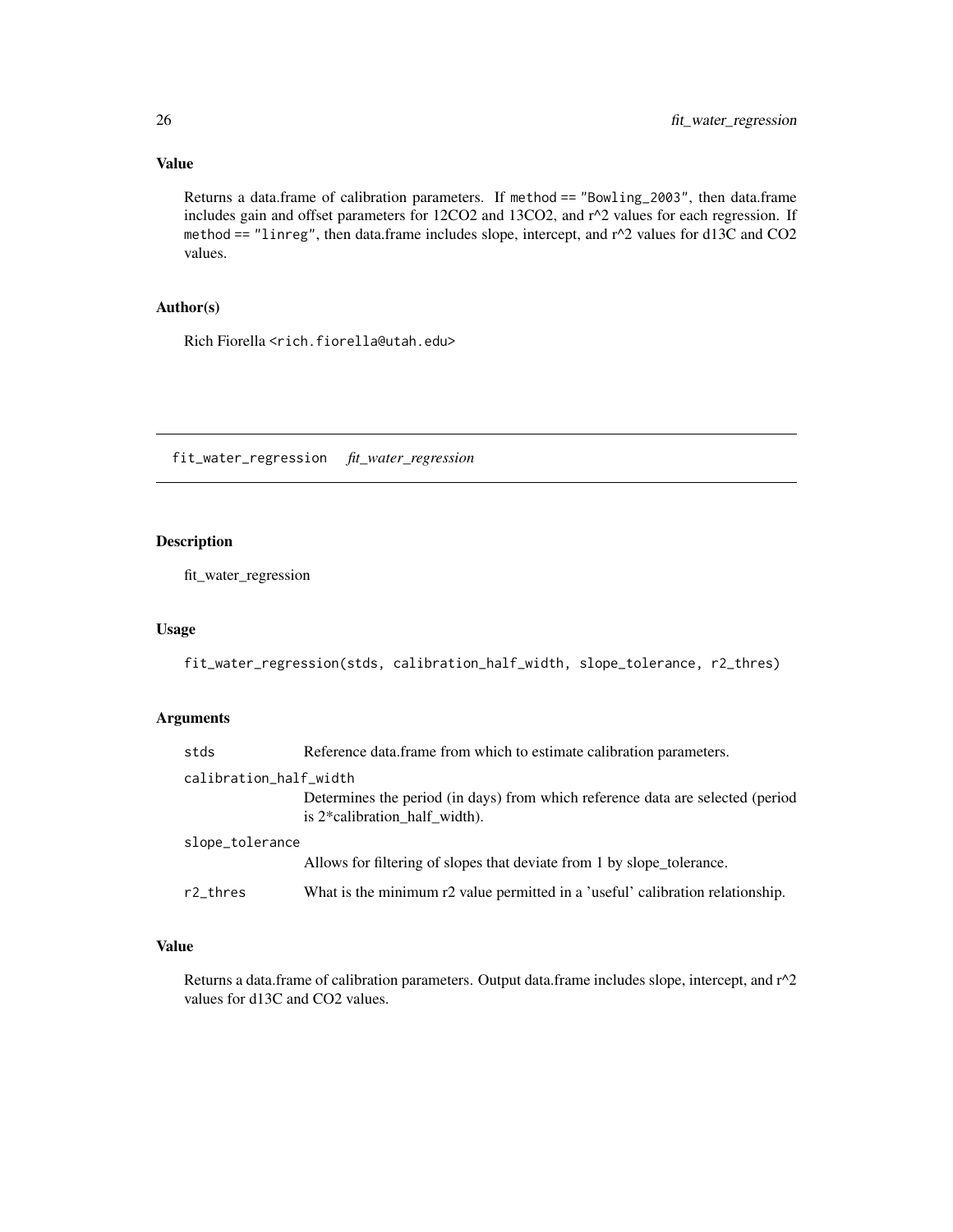<span id="page-26-0"></span>get\_Rstd *get\_Rstd*

## Description

get\_Rstd

## Usage

get\_Rstd(element)

## Arguments

element Which element to return standard ratio - carbon, oxygen, or hydrogen.

## Value

Heavy-to-light isotope ratio of most common stable isotope standard. VSMOW for water, VPDB for carbon.

#### Author(s)

Rich Fiorella <rich.fiorella@utah.edu>

ingest\_data *ingest\_data*

## Description

ingest\_data

#### Usage

```
ingest_data(inname, analyte)
```
## Arguments

| inname  | A file (or list of files) to extract data from for calibration. |
|---------|-----------------------------------------------------------------|
| analyte | Carbon $(Co2)$ or water $(H2o)$ ?                               |

## Value

List of data frames, taken from files specified in inname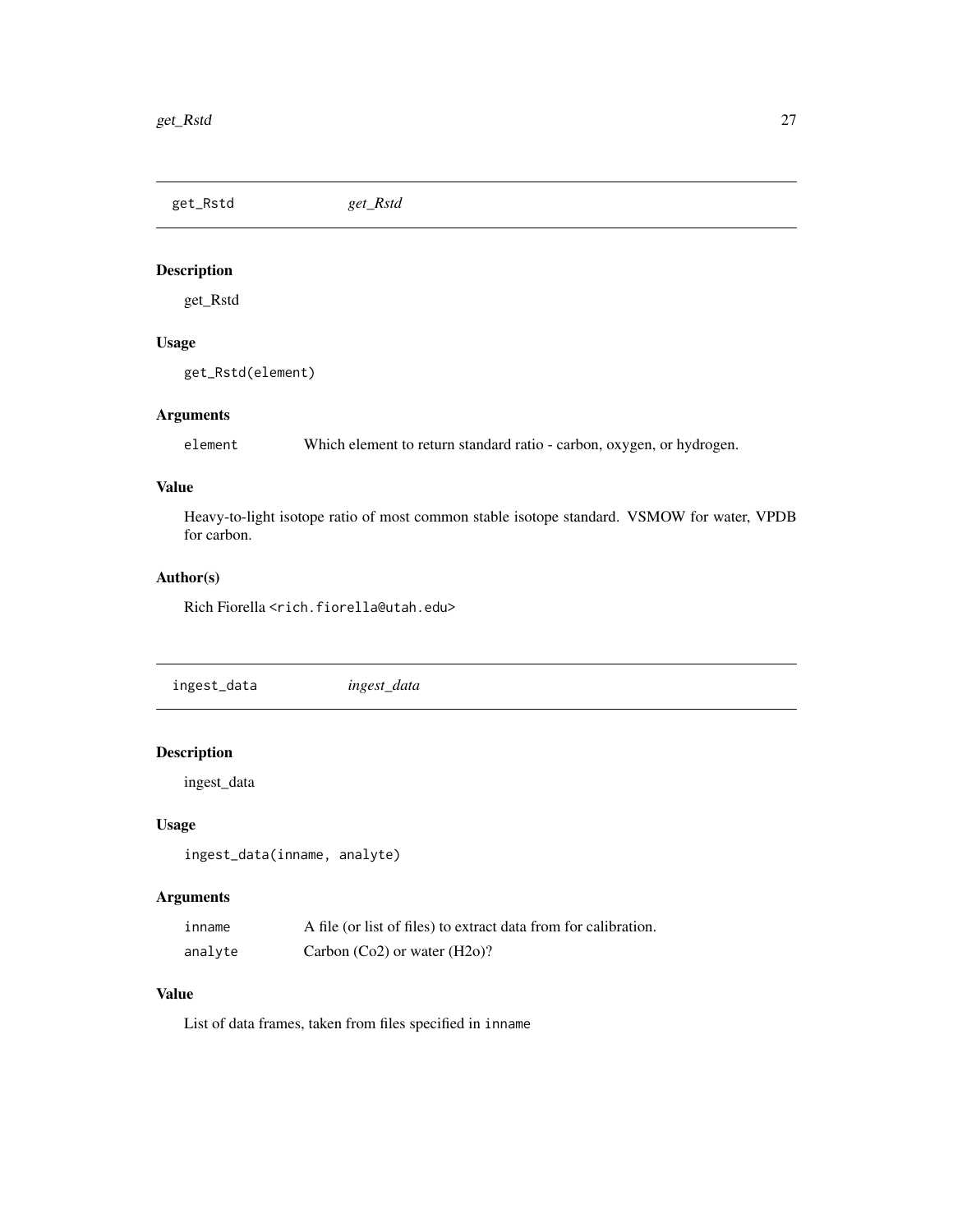<span id="page-27-0"></span>manage\_local\_EC\_archive

*manage\_local\_EC\_archive*

## Description

Utility function to help retrieve new EC data and/or prune duplicates, as NEON provisions new data or re-provisions data for an existing site and month.

#### Usage

```
manage_local_EC_archive(
  file_dir,
  get = TRUE,unzip_files = TRUE,
  trim = FALSE,
  dry_run = TRUE,sites = "all"
\mathcal{L}
```
#### Arguments

| file_dir    | Specify the root directory where the local EC store is kept.                                                                         |
|-------------|--------------------------------------------------------------------------------------------------------------------------------------|
| get         | Pull down data from NEON API that does not exist locally?                                                                            |
| unzip_files | NEON gzips the hdf5 files, should we unzip any gzipped files within file_dir?<br>(Searches recursively)                              |
| trim        | Search through local holdings, and remove older file where there are duplicates?                                                     |
| dry_run     | List files identified as duplicates, but do not actually delete them? Default true<br>to prevent unintended data loss.               |
| sites       | Which sites to retrieve data from? Default will be all sites with available data,<br>but can specify a single site or a vector here. |

#### Value

Returns nothing to the environment, but will download new NEON HDF5 files for selected sites (if get = TRUE), unzip them in the local file directory (if unzip\_files = TRUE), and identify and remove suspected duplicate files (if trim = TRUE and dry\_run = FALSE).

#### Author(s)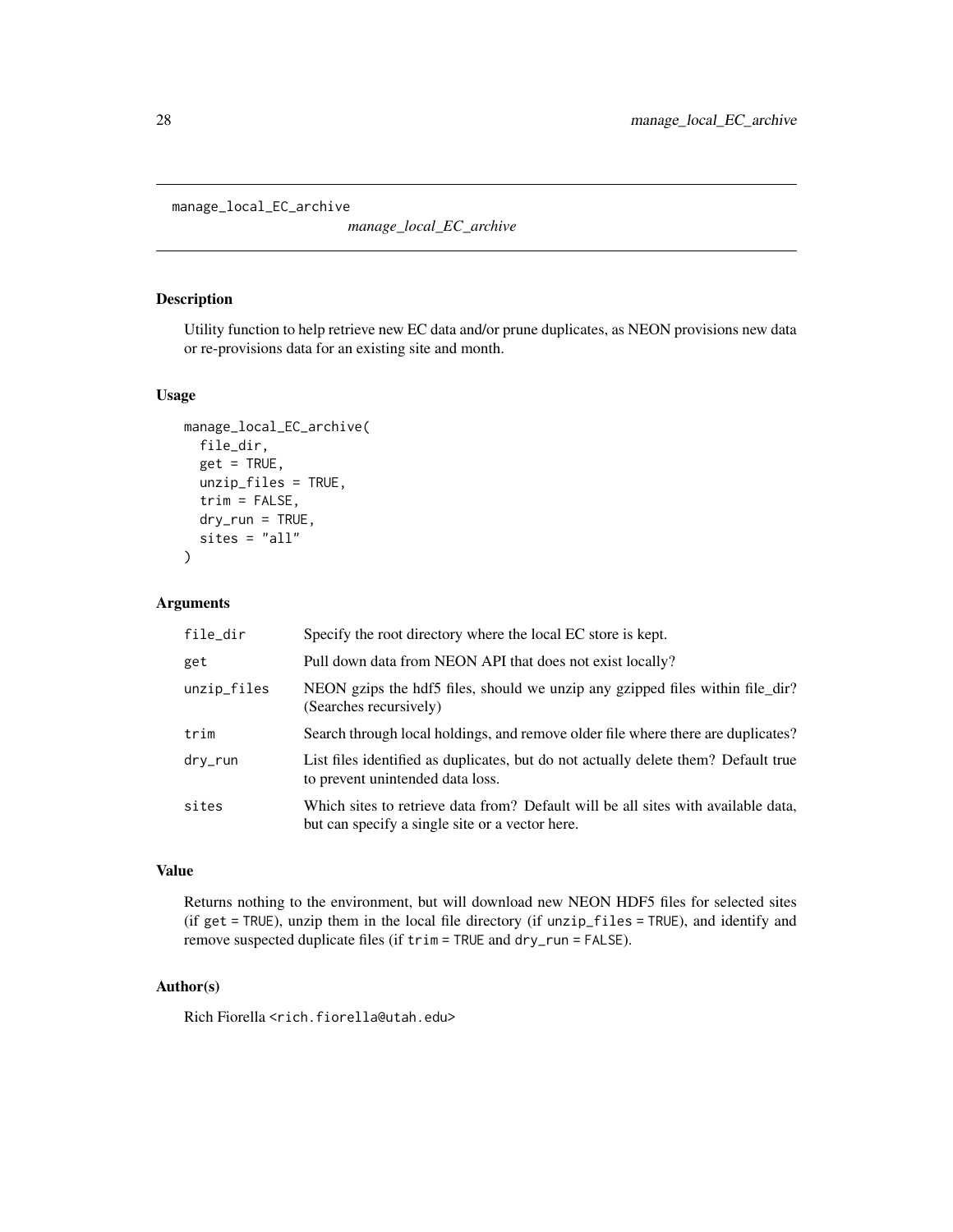<span id="page-28-0"></span>NEONiso *NEONiso: A package for calibrating NEON atmospheric isotope observations.*

## Description

This package provides functions for retrieving, calibrating, and generating diagnostic plots of NEON atmospheric isotope data.

restructure\_ambient\_data

*restructure\_ambient\_data*

## Description

restructure\_ambient\_data

#### Usage

restructure\_ambient\_data(inpath, analyte)

## Arguments

| inpath  | Folder containing data to stack.  |
|---------|-----------------------------------|
| analyte | Carbon $(Co2)$ or water $(H2o)$ ? |

#### Value

List of data extracted from files listed in inpath.

restructure\_ambient\_data2

*restructure\_ambient\_data2*

## Description

restructure\_ambient\_data2

#### Usage

restructure\_ambient\_data2(inpath, analyte)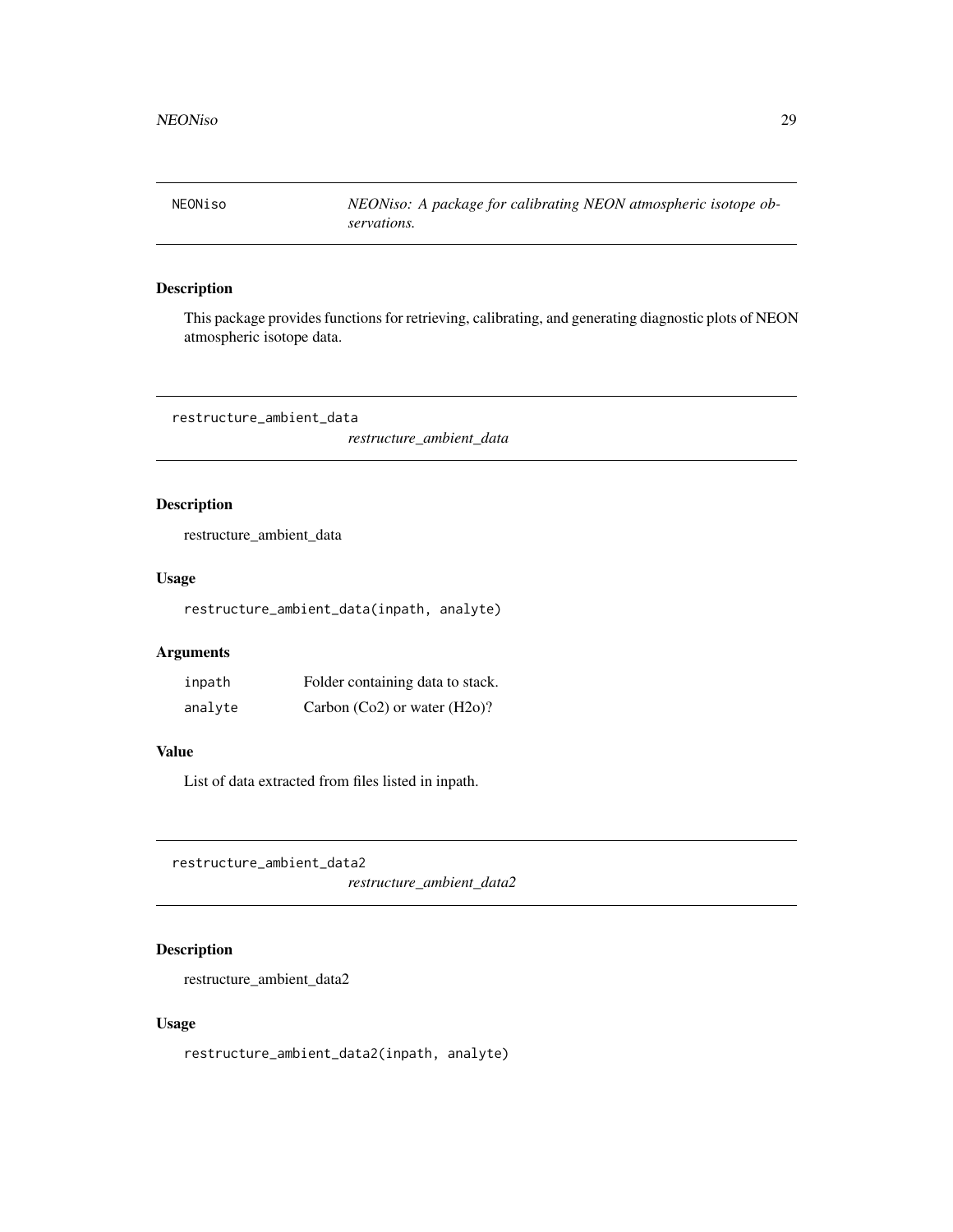#### <span id="page-29-0"></span>Arguments

| inpath  | Folder containing data to stack.  |
|---------|-----------------------------------|
| analyte | Carbon $(Co2)$ or water $(H2o)$ ? |

## Value

List of data extracted from files listed in inpath.

restructure\_carbon\_variables

*restructure\_carbon\_variables*

## Description

restructure\_carbon\_variables

## Usage

```
restructure_carbon_variables(dataframe, varname, mode, group)
```
## Arguments

| dataframe | Input data.frame, from neonUtilities::stackEddy                                                                        |
|-----------|------------------------------------------------------------------------------------------------------------------------|
| varname   | Which variable are we applying this function to? There's a list of $\sim$ 10 common<br>ones to write to the hdf5 file. |
| mode      | Are we fixing a reference data frame or an ambient data frame?                                                         |
| group     | Data, ucrt, or qfqm?                                                                                                   |

## Value

data.frame formatted for output to hdf5 file.

restructure\_water\_variables *restructure\_water\_variables*

## Description

restructure\_water\_variables

## Usage

restructure\_water\_variables(dataframe, varname, mode)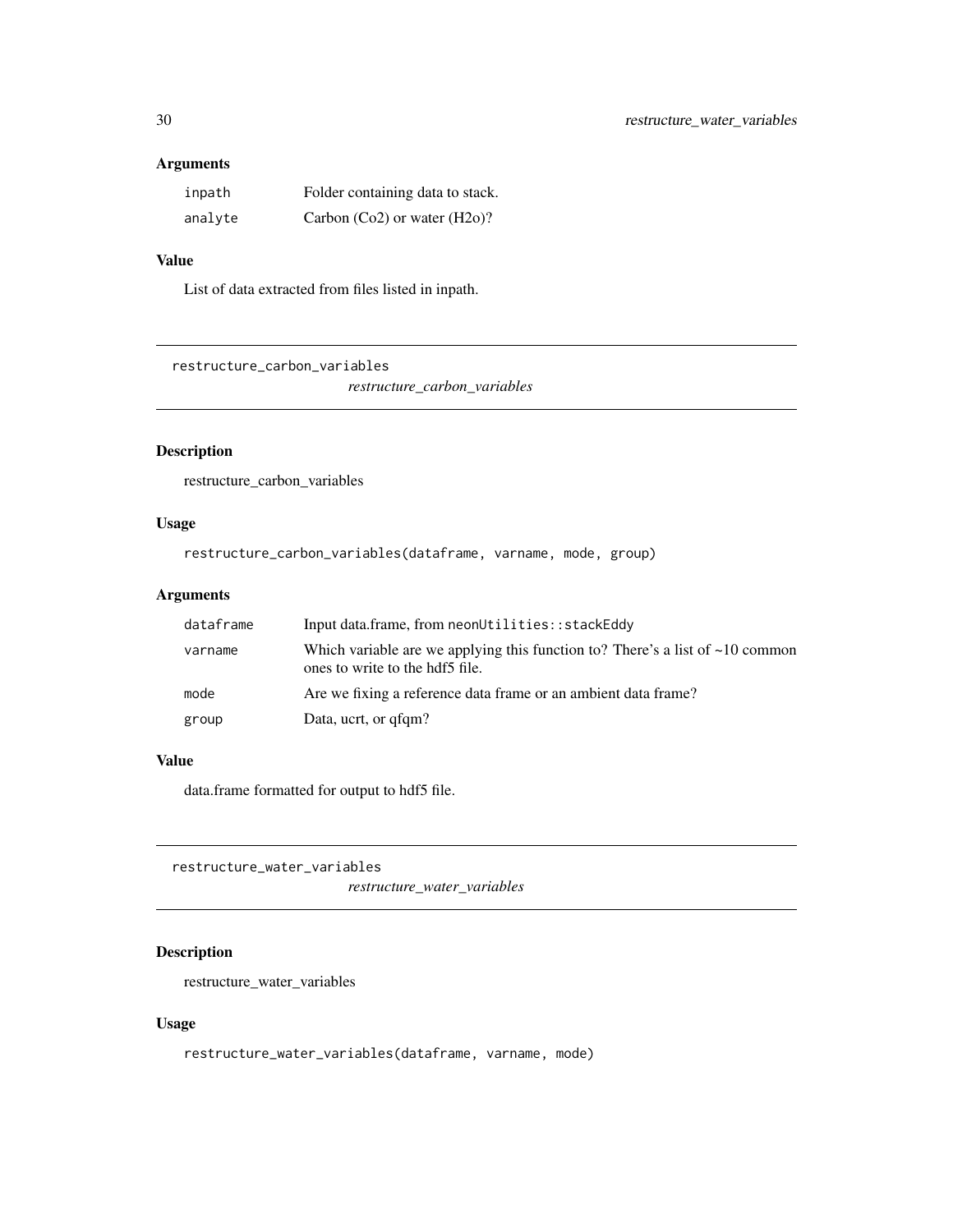## <span id="page-30-0"></span>R\_to\_delta 31

## Arguments

| dataframe | Input data.frame, from neonUtilities::stackEddy                                                                        |
|-----------|------------------------------------------------------------------------------------------------------------------------|
| varname   | Which variable are we applying this function to? There's a list of $\sim$ 10 common<br>ones to write to the hdf5 file. |
| mode      | Are we fixing a reference data frame or an ambient data frame?                                                         |

#### Value

data.frame formatted for output to hdf5 file.

| R_to_delta | R_to_delta |  |  |
|------------|------------|--|--|
|------------|------------|--|--|

## Description

R\_to\_delta

## Usage

R\_to\_delta(R\_values, element)

## Arguments

| R_values | A vector of isotope ratios (e.g., R values).                        |
|----------|---------------------------------------------------------------------|
| element  | Which element to return delta values - carbon, oxygen, or hydrogen. |

#### Value

Vector of isotope ratios in delta notation.

## Author(s)

Rich Fiorella <rich.fiorella@utah.edu>

## Examples

```
R_to_delta(R_values = 2005.20e-6, element = 'oxygen') # returns 0.
```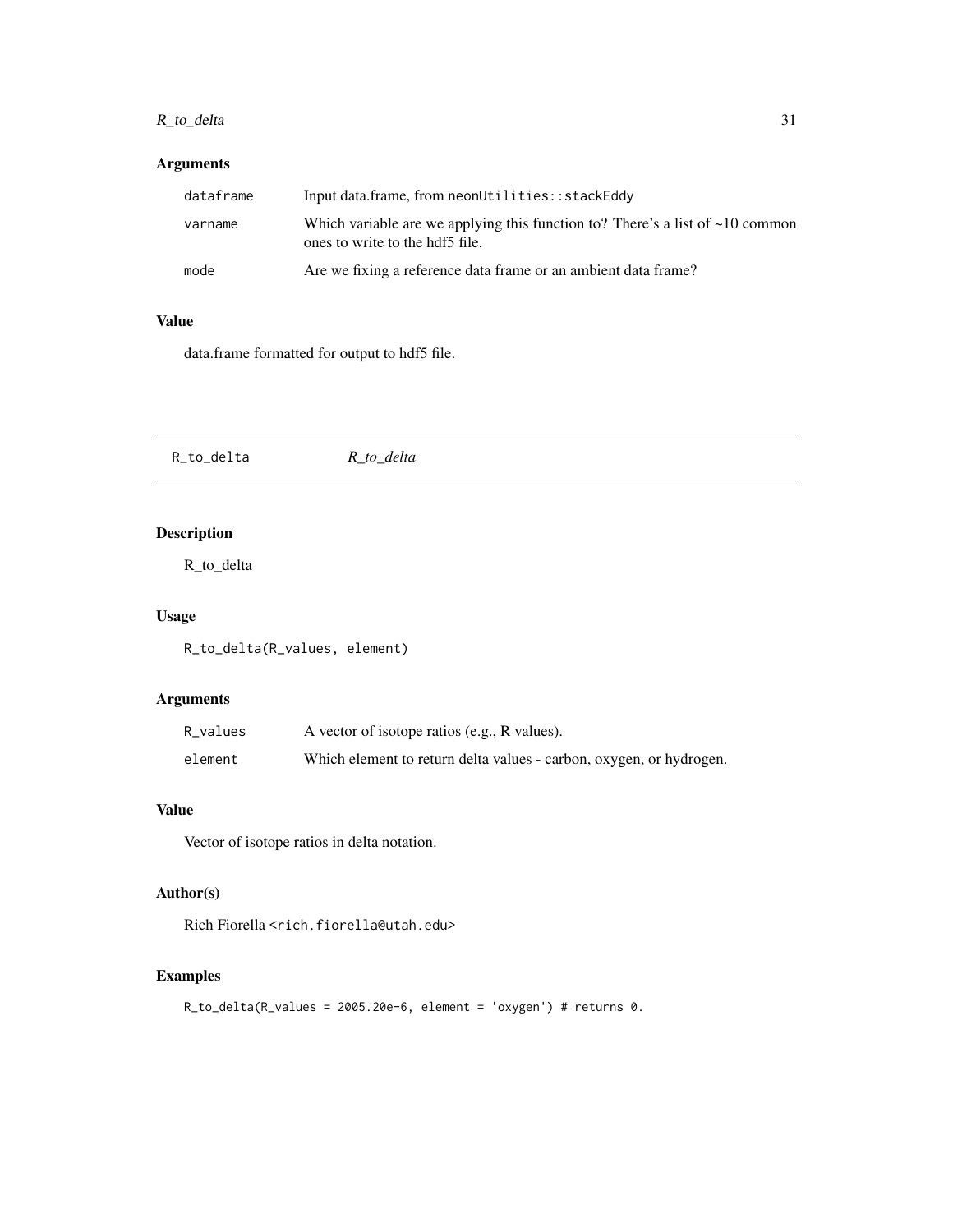<span id="page-31-0"></span>select\_daily\_reference\_data

*select\_daily\_reference\_data*

#### Description

select\_daily\_reference\_data

#### Usage

select\_daily\_reference\_data(standard\_df, analyte, min\_nobs = NA)

#### Arguments

| standard_df | Input reference data.frame.                                                                                                                                              |
|-------------|--------------------------------------------------------------------------------------------------------------------------------------------------------------------------|
| analyte     | Are we calibrating CO2 and H2O? (Use argument 'co2' or 'h2o', or else func-<br>tion will throw error)                                                                    |
| min_nobs    | Minimum number of high-frequency observations to define a peak. If not sup-<br>plied, defaults are 200 for analyte = $' \text{co2}'$ or 30 for analyte = $' \text{h2o}'$ |

#### Value

Smaller data.frame where only the reference data selected to use in the calibration routines is returned. Assumes that we are calibrating on a daily basis, and not on a longer time scale. Data are selected based on two criteria: cannot be missing, and must be at least a certain number of high-frequency observations in order to qualify as a valid measurement. For the water system, this function also keeps only the last three injections for each reference water per day.

setup\_output\_file *setup\_output\_file*

#### Description

Creates a skeleton hdf5 file for the calibrated data.

#### Usage

```
setup_output_file(inname, outname, site, analyte)
```

| inname  | Input file name.                          |
|---------|-------------------------------------------|
| outname | Output file name.                         |
| site    | NEON 4-letter site code.                  |
| analyte | Carbon $(Co2')$ or water $(H2o')$ system? |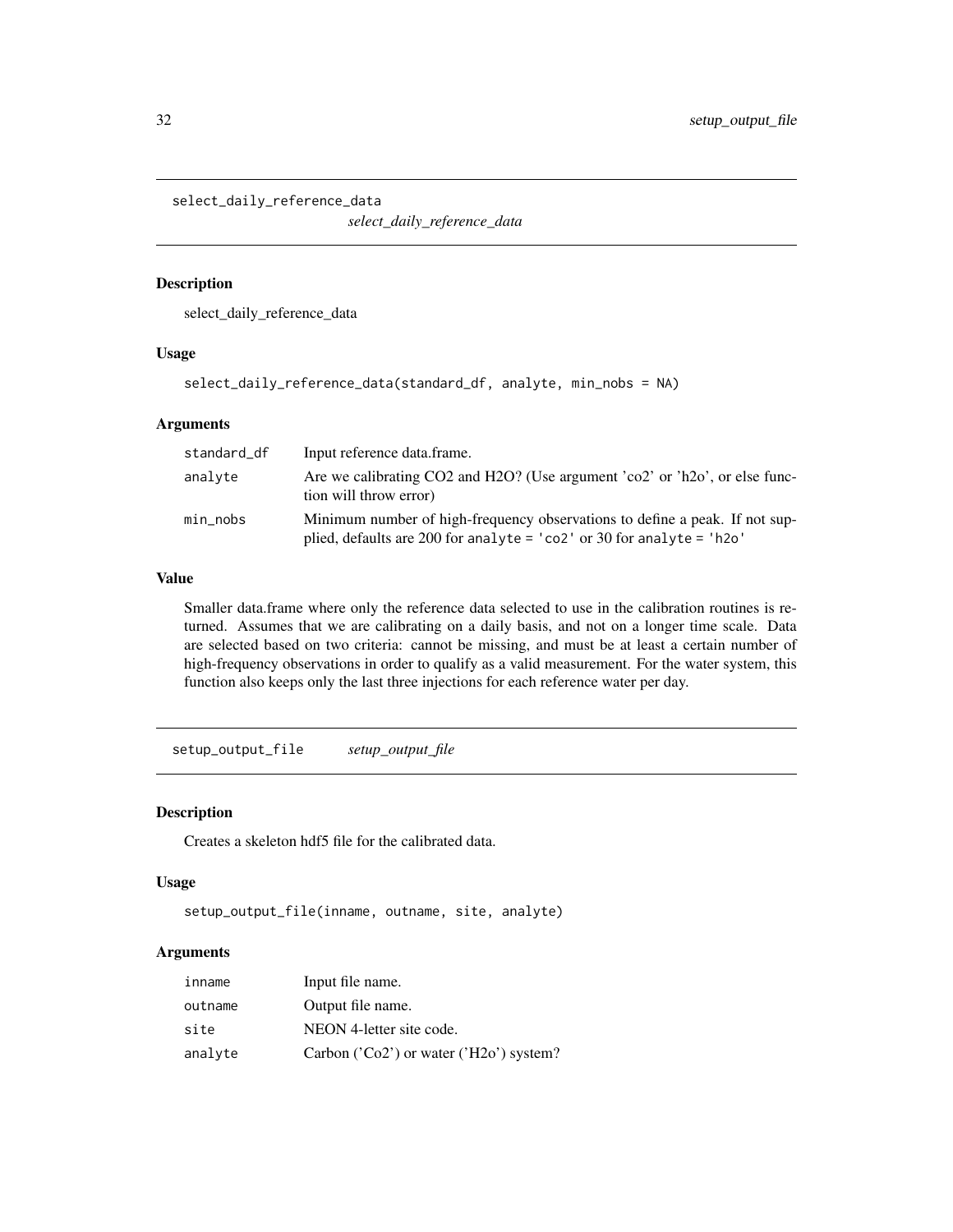#### <span id="page-32-0"></span>Value

Nothing to the environment, but creates a new data file with the most basic output HDF5 structure consistent with NEON's data files.

#### Author(s)

Rich Fiorella <rich.fiorella@utah.edu>

swap\_standard\_isotoperatios

*swap\_standard\_isotoperatios*

#### Description

There are a few suspected instances where the water isotope ratios for oxygen and hydrogen have been flipped in the reference data. This function corrects them until they are corrected in the NEON database using a d-excess filter.

#### Usage

swap\_standard\_isotoperatios(std\_frame, dxs\_thres = 500)

#### Arguments

| std frame | Standard data frame to perform swap on.      |
|-----------|----------------------------------------------|
| dxs thres | d-excess threshold to indicate when to swap. |

#### Value

A data.frame based on std\_frame, where d18O and d2H values have been swapped from NEON input files if determined to have a reference value mismatch. Mismatch is determined based on the d-excess of the standard  $(= d2H - 8 * d18O)$ , using a value of 500 by default.

#### Author(s)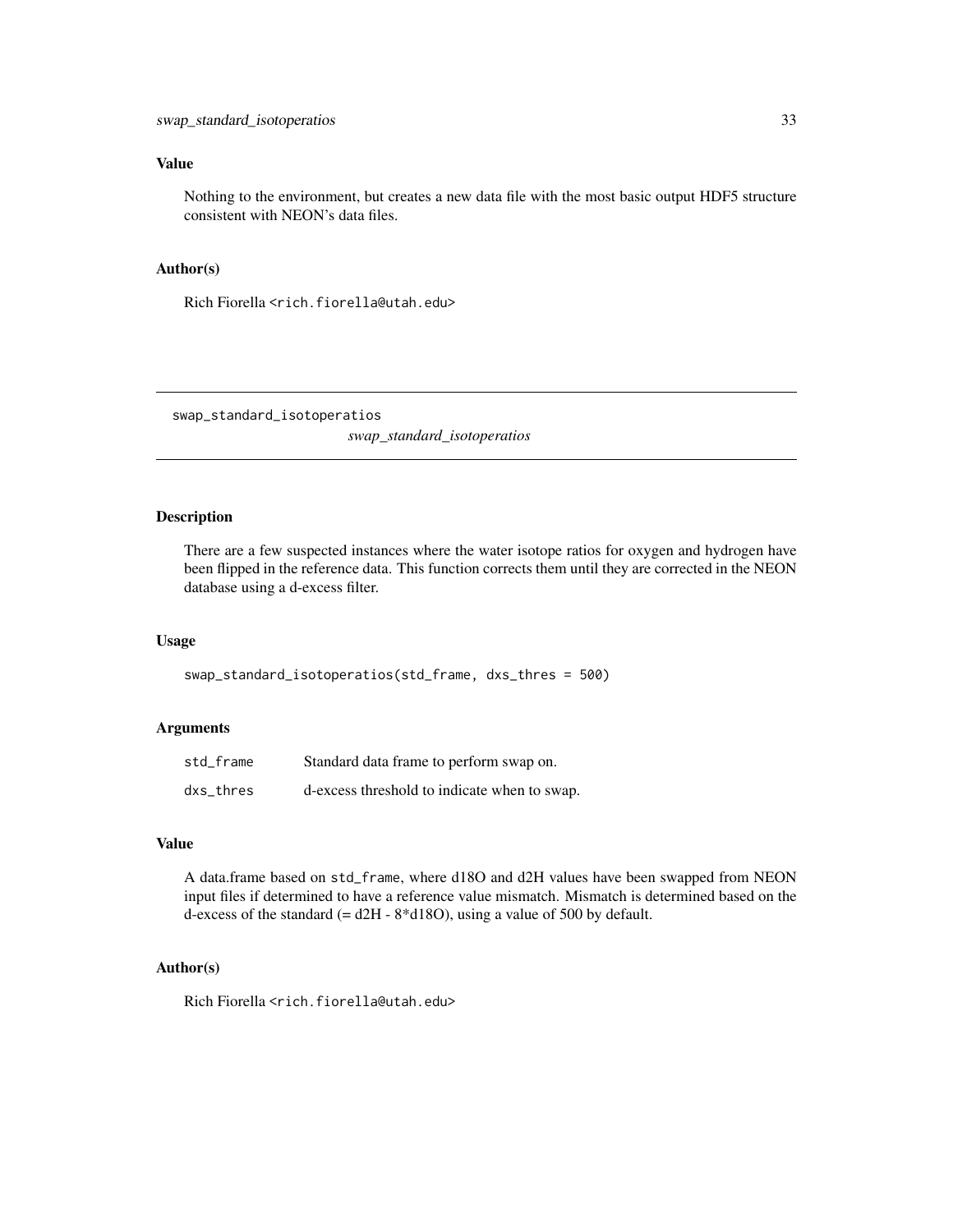<span id="page-33-0"></span>terrestrial\_core\_sites

*terrestrial\_core\_sites*

## Description

terrestrial\_core\_sites

## Usage

terrestrial\_core\_sites()

## Value

A vector listing NEON core terrestrial sites.

## Author(s)

Rich Fiorella <rich.fiorella@utah.edu>

## Examples

terrestrial\_core\_sites()

terrestrial\_relocatable\_sites

*terrestrial\_relocatable\_sites*

## Description

terrestrial\_relocatable\_sites

## Usage

terrestrial\_relocatable\_sites()

#### Value

A vector listing NEON core terrestrial sites.

## Author(s)

Rich Fiorella <rich.fiorella@utah.edu>

#### Examples

terrestrial\_relocatable\_sites()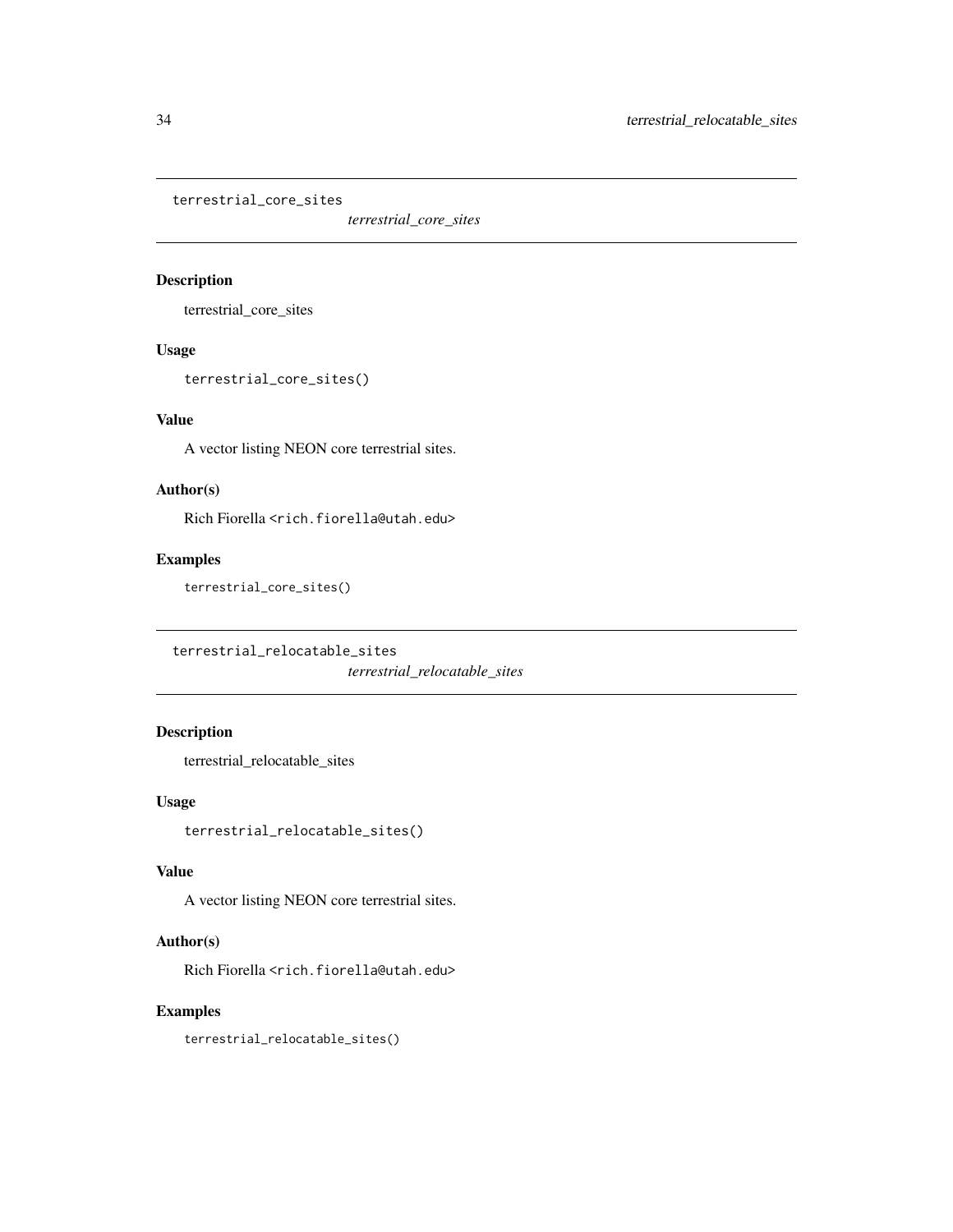<span id="page-34-0"></span>validate\_analyte *validate\_analyte*

## Description

validate\_analyte

#### Usage

```
validate_analyte(analyte)
```
## Arguments

analyte Co2 or H2o?

#### Value

Standardized string for the water ('H2o') or carbon ('Co2') systems to make sure strings are standardized across package functions.

## Author(s)

Rich Fiorella <rich.fiorella@utah.edu>

water\_isotope\_sites *water\_isotope\_sites*

## Description

water\_isotope\_sites

#### Usage

```
water_isotope_sites()
```
#### Value

A vector listing NEON sites measuring water vapor isotope ratios.

#### Author(s)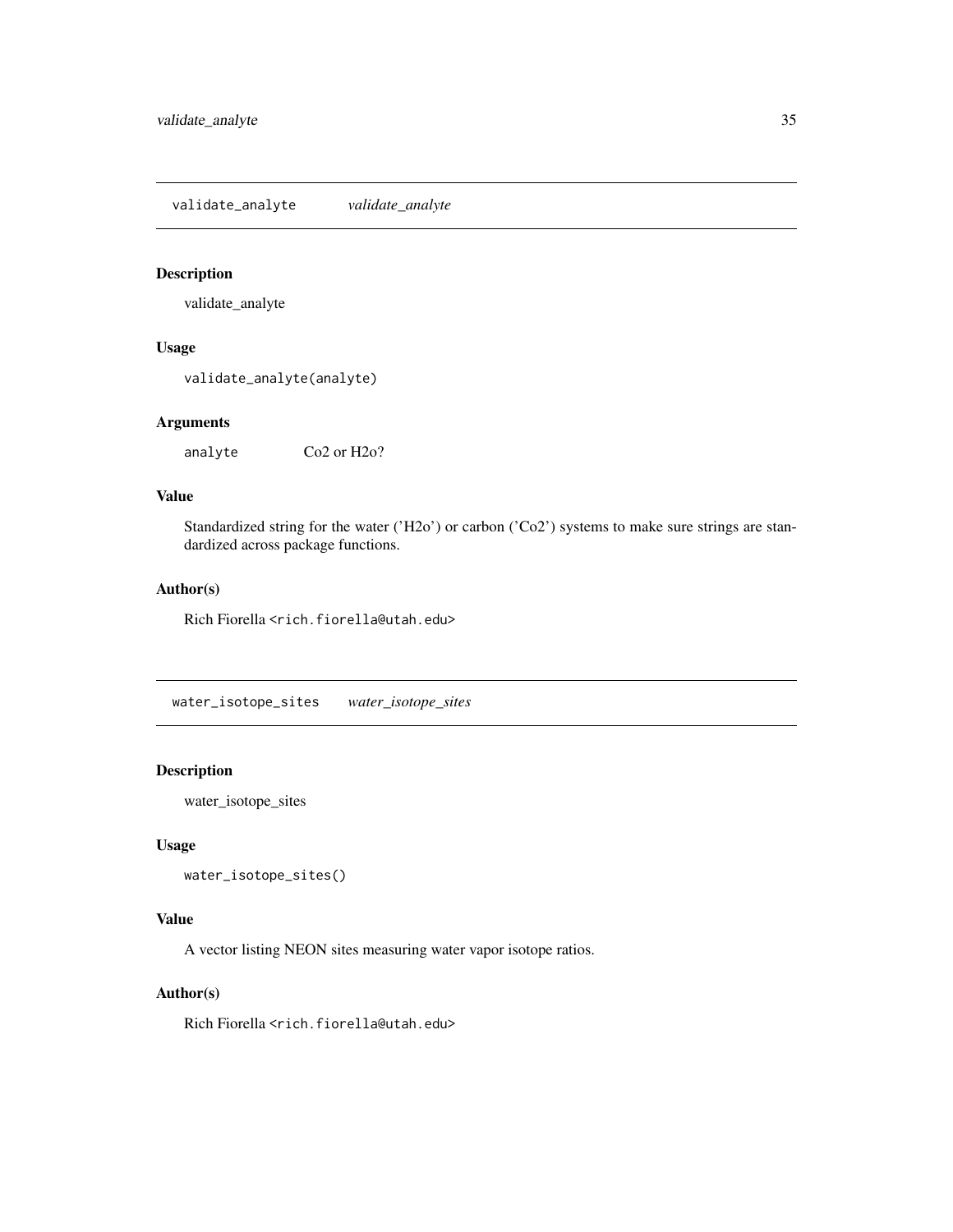```
write_carbon_ambient_data
```
*write\_carbon\_ambient\_data*

## Description

Write out ambient observations from the NEON EC towers where the isotope data (either H2O or CO2) have been calibrated using this package.

## Usage

```
write_carbon_ambient_data(outname, site, amb_data_list)
```
## Arguments

| outname | Output file name.                                                                                                          |
|---------|----------------------------------------------------------------------------------------------------------------------------|
| site    | NEON 4-letter site code.                                                                                                   |
|         | amb_data_list Calibrated list of ambient data - this is the output from one of the calibrate ambient carbon*<br>functions. |

#### Value

Nothing to the environment, but writes data in amb\_data\_list to file.

## Author(s)

Rich Fiorella <rich.fiorella@utah.edu>

write\_carbon\_calibration\_data

*write\_carbon\_calibration\_data*

#### Description

write\_carbon\_calibration\_data

#### Usage

```
write_carbon_calibration_data(outname, site, calDf, method)
```

| outname | Output file name.                                                                          |
|---------|--------------------------------------------------------------------------------------------|
| site    | NEON 4-letter site code.                                                                   |
| calDf   | Calibration data frame - this is the output from fit carbon regression                     |
| method  | Was the Bowling et al. 2003 or the linear regression method used in fit carbon regression? |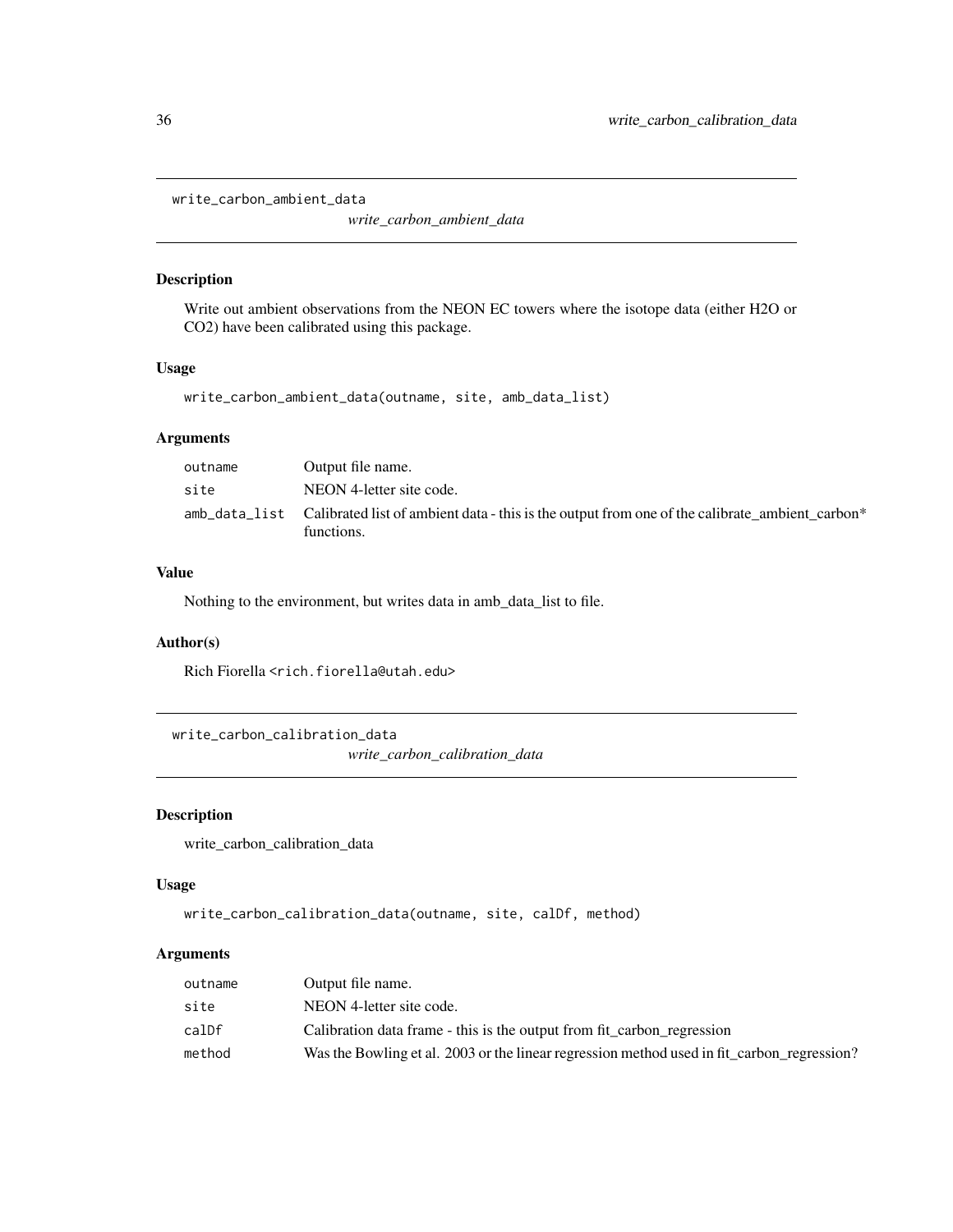## <span id="page-36-0"></span>Value

Nothing to the environment, but writes out the calibration parameters (e.g., gain and offset or regression slopes and intercepts) to the output hdf5 file.

#### Author(s)

Rich Fiorella <rich.fiorella@utah.edu>

write\_carbon\_reference\_data *write\_carbon\_reference\_data*

## Description

write\_carbon\_reference\_data

#### Usage

write\_carbon\_reference\_data(inname, outname, site, calDf)

#### Arguments

| inname  | Input file name.                                                       |
|---------|------------------------------------------------------------------------|
| outname | Output file name.                                                      |
| site    | NEON 4-letter site code.                                               |
| calDf   | Calibration data frame - this is the output from fit_carbon_regression |

## Value

Nothing to the environment, but writes calibrated reference data to hdf5 file.

#### Author(s)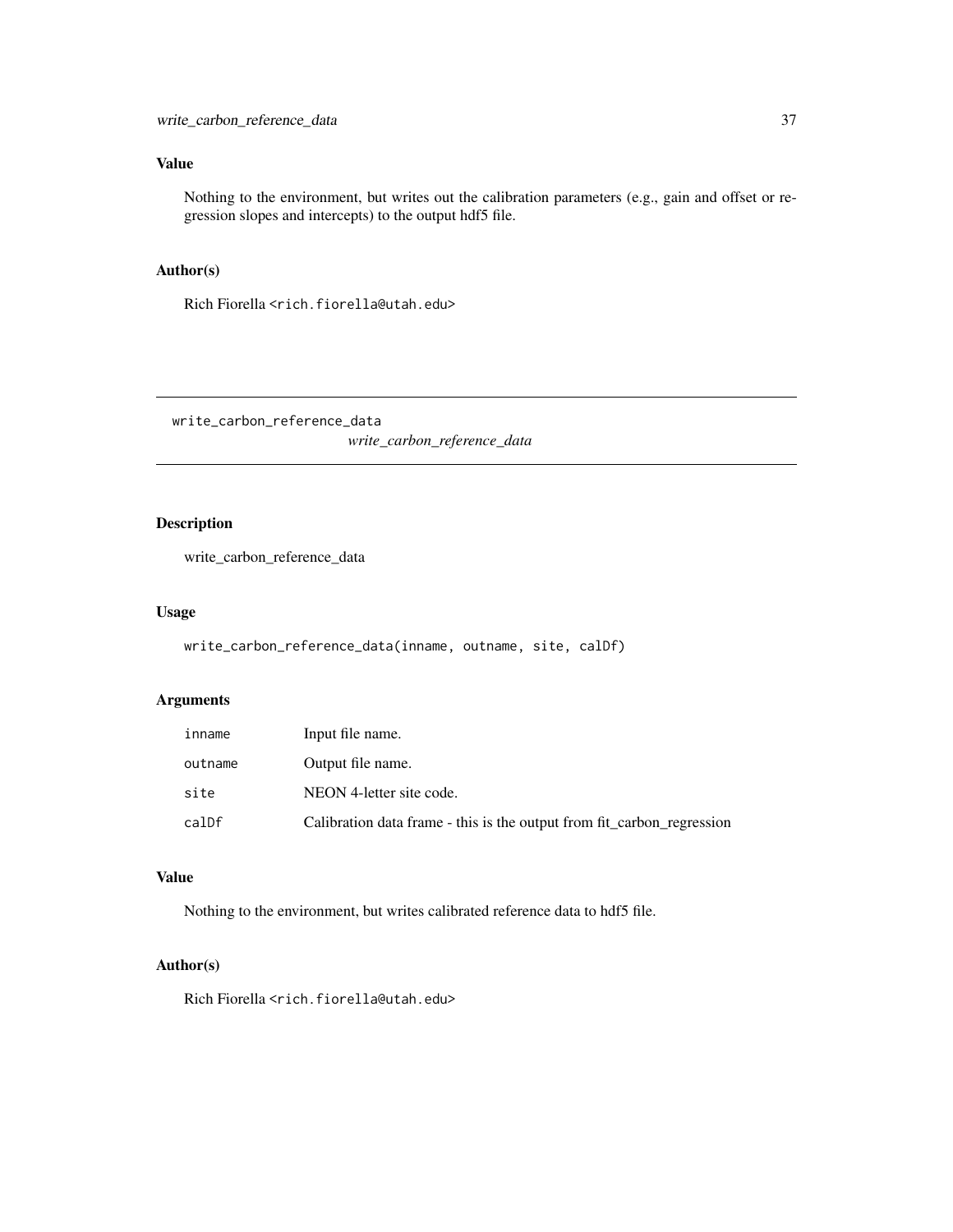<span id="page-37-0"></span>write\_carbon\_reference\_data2

*write\_carbon\_reference\_data2*

## Description

write\_carbon\_reference\_data2

## Usage

write\_carbon\_reference\_data2(outname, site, allData, calDf)

## Arguments

| outname | Output file name.                                                      |
|---------|------------------------------------------------------------------------|
| site    | NEON 4-letter site code.                                               |
| allData | Uncalibrated reference data frames.                                    |
| calDf   | Calibration data frame - this is the output from fit_carbon_regression |

## Value

Nothing to the environment, but writes calibrated reference data to hdf5 file.

## Author(s)

Rich Fiorella <rich.fiorella@utah.edu>

write\_qfqm *write\_qfqm*

## Description

Write NEON's qfqm data for an isotope species to output file. Wraps copy\_qfqm\_group.

#### Usage

```
write_qfqm(inname, outname, site, analyte)
```

| inname  | Input file name.                          |
|---------|-------------------------------------------|
| outname | Output file name.                         |
| site    | NEON 4-letter site code.                  |
| analyte | Carbon $(Co2')$ or water $(H2o')$ system? |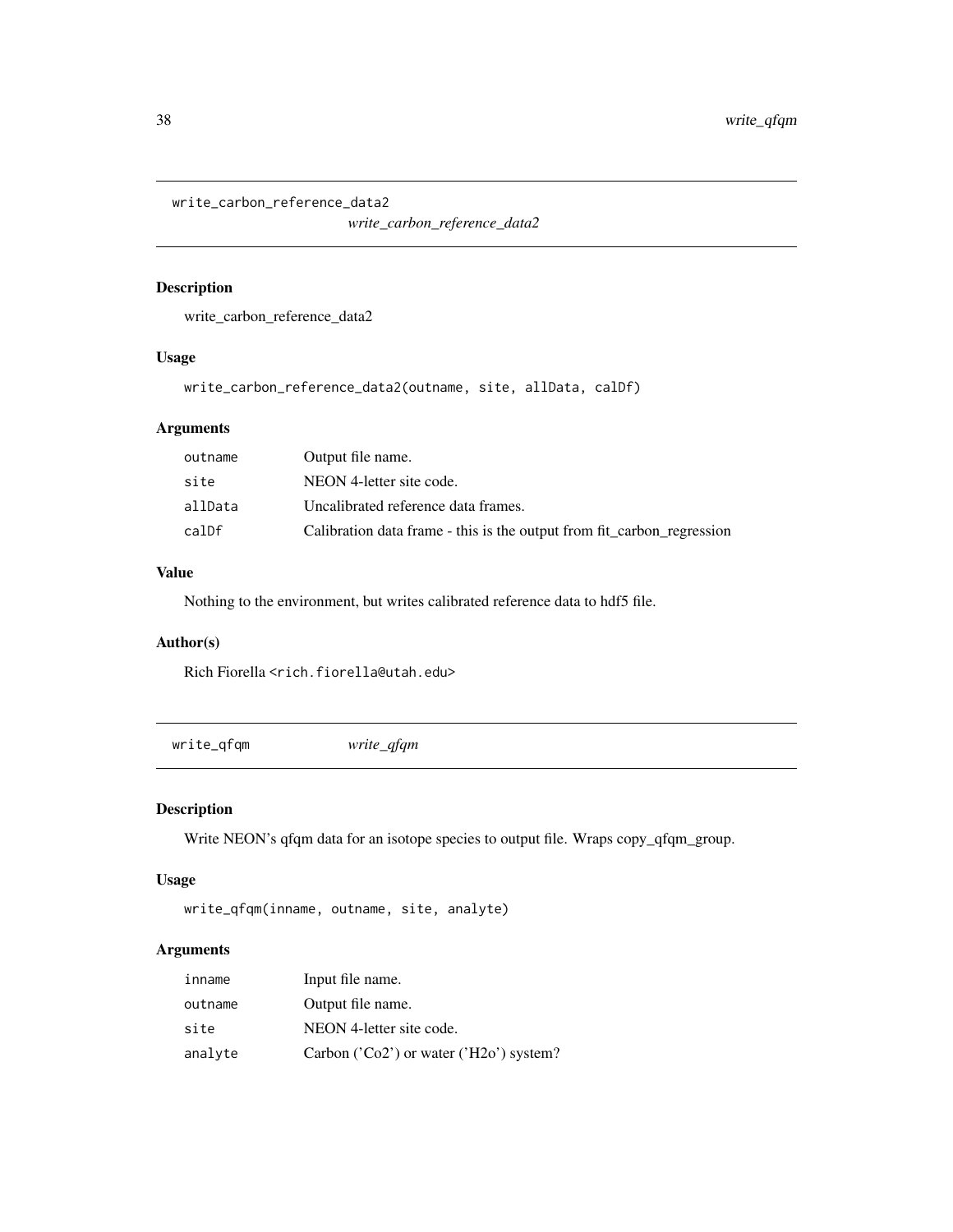## <span id="page-38-0"></span>write\_ucrt 39

## Value

Nothing to the environment, but writes qfqm data to file.

## Author(s)

Rich Fiorella <rich.fiorella@utah.edu>

| write_ucrt | ucrt<br>write<br>$-$ |  |
|------------|----------------------|--|
|            |                      |  |

## Description

Write NEON's ucrt data for an isotope species to output file. Wraps copy\_ucrt\_group.

#### Usage

```
write_ucrt(inname, outname, site, analyte)
```
## Arguments

| inname  | Input file name.                                                                          |
|---------|-------------------------------------------------------------------------------------------|
| outname | Output file name.                                                                         |
| site    | NEON 4-letter site code.                                                                  |
| analyte | Carbon ( $^{\prime}$ Co2 <sup>'</sup> ) or water ( $^{\prime}$ H2o <sup>'</sup> ) system? |

## Value

Nothing to the environment, but writes ucrt data to file.

## Author(s)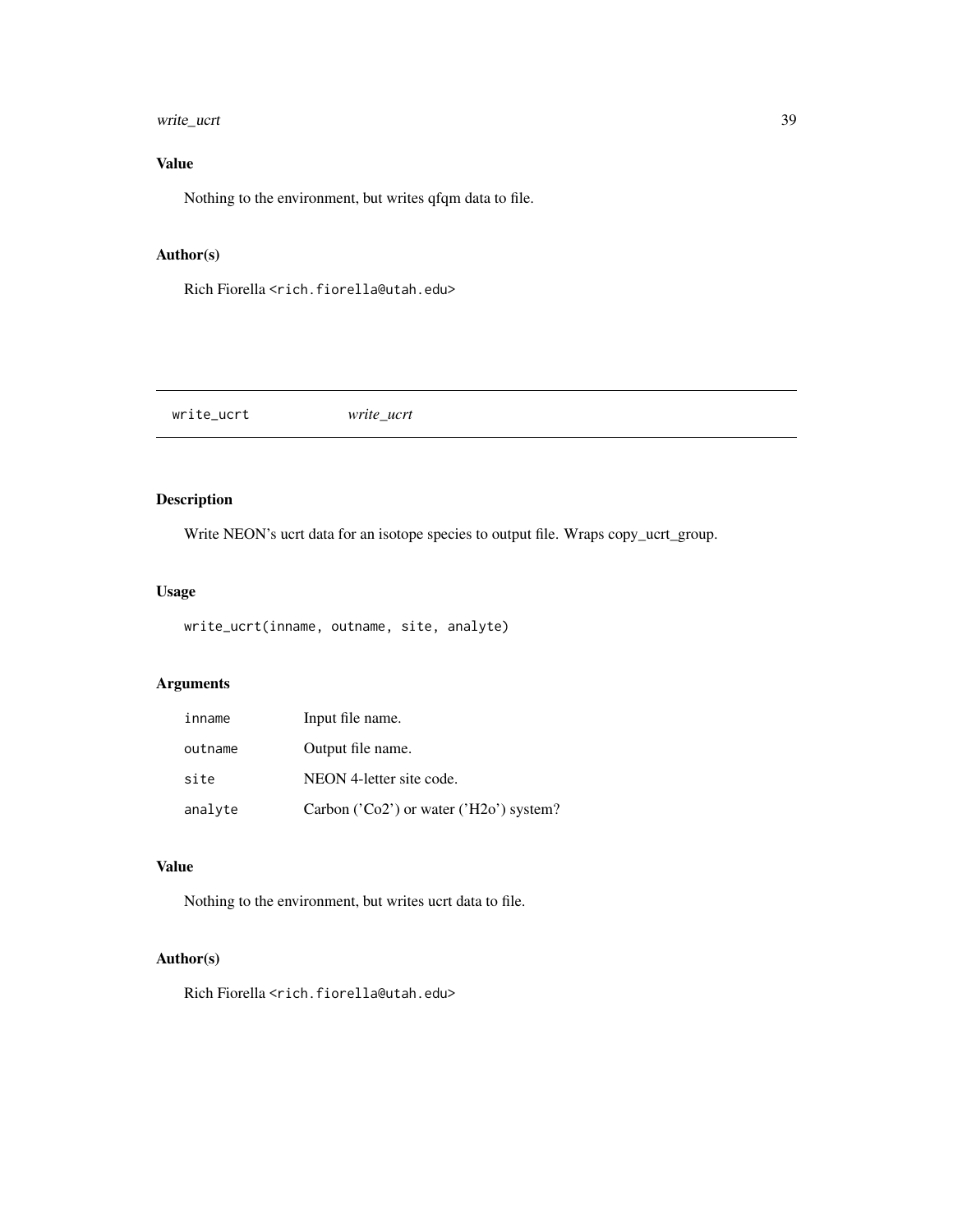<span id="page-39-0"></span>write\_water\_calibration\_data

*write\_water\_calibration\_data*

## Description

write\_water\_calibration\_data

#### Usage

write\_water\_calibration\_data(outname, site, calDf)

#### Arguments

| outname | Output file name.                                                     |
|---------|-----------------------------------------------------------------------|
| site    | NEON 4-letter site code.                                              |
| calDf   | Calibration data frame - this is the output from fit_water_regression |

#### Value

Nothing to the environment, but writes out the calibration parameters (e.g., regression slopes and intercepts) to the output hdf5 file.

#### Author(s)

Rich Fiorella <rich.fiorella@utah.edu>

write\_water\_reference\_data

*write\_water\_reference\_data*

## Description

write\_water\_reference\_data

#### Usage

write\_water\_reference\_data(inname, outname, site, lowDf, medDf, highDf, calDf)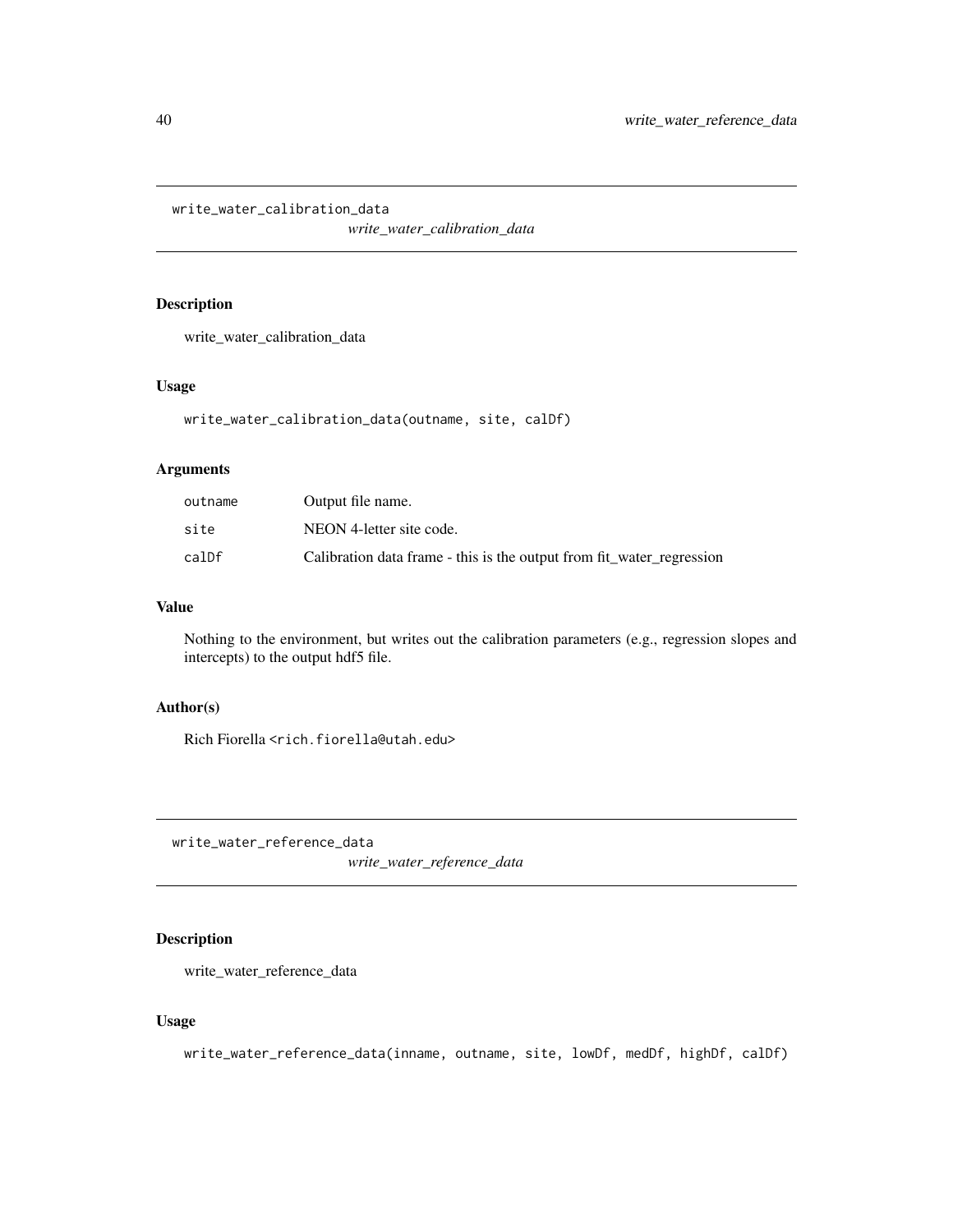## Arguments

| inname  | Input file name.                                                      |
|---------|-----------------------------------------------------------------------|
| outname | Output file name.                                                     |
| site    | NEON 4-letter site code.                                              |
| lowDf   | Dataframe corresponding to the "low" reference water.                 |
| medDf   | Data frame corresponding to the "med" reference water.                |
| highDf  | Data frame corresponding to the "high" reference water.               |
| calDf   | Calibration data frame - this is the output from fit_water_regression |

## Value

Nothing to the environment, but writes calibrated reference data to hdf5 file.

## Author(s)